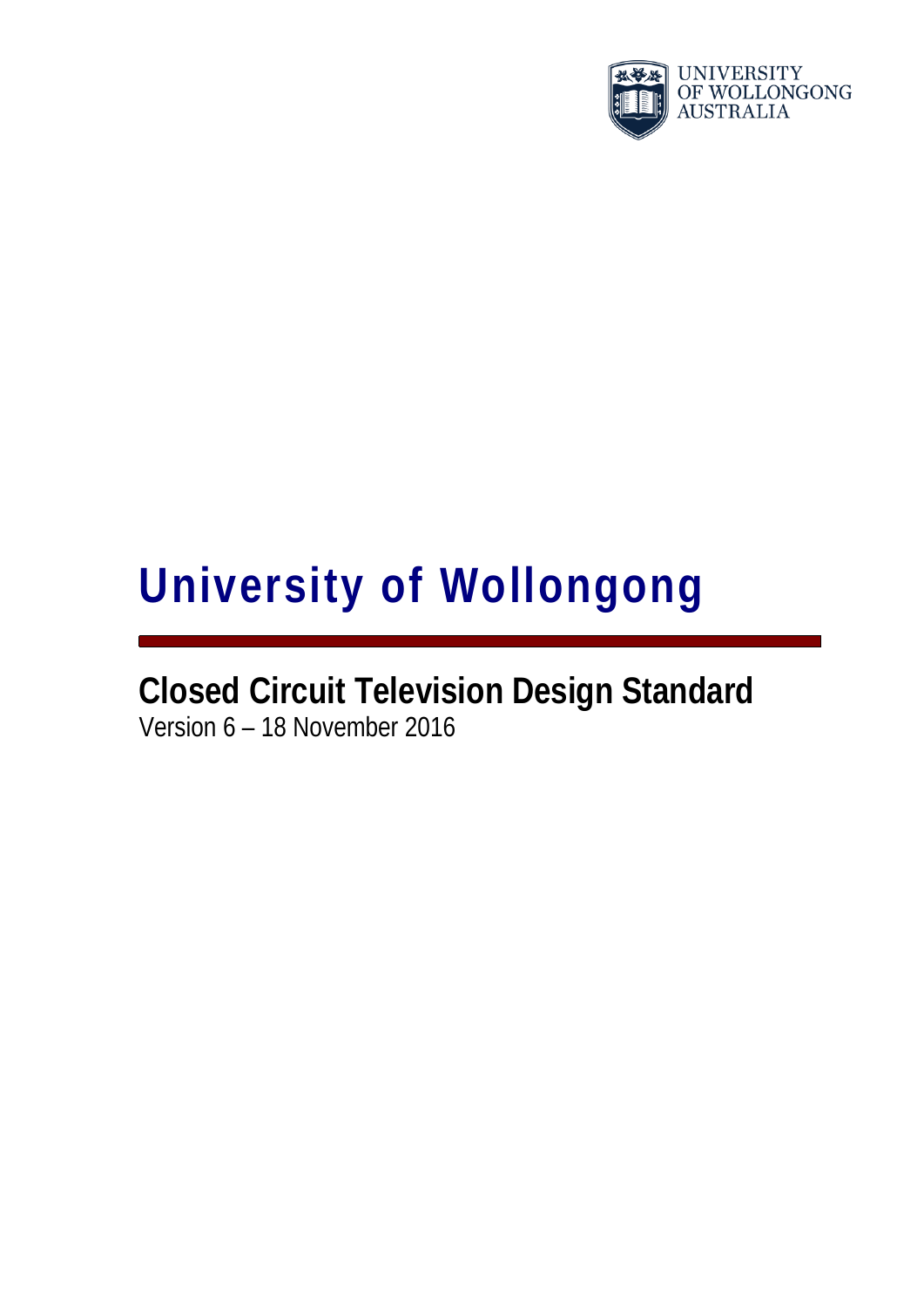# **VERSION CONTROL SYSTEM**

| Section<br>Modified                                                                   | <b>Description of Modification</b>                                                                                                                                                                                                                                                                                                                                                                  | Version        | Organisation               | Representative                   | <b>Date</b> |
|---------------------------------------------------------------------------------------|-----------------------------------------------------------------------------------------------------------------------------------------------------------------------------------------------------------------------------------------------------------------------------------------------------------------------------------------------------------------------------------------------------|----------------|----------------------------|----------------------------------|-------------|
| Throughout                                                                            | <b>First Issue</b>                                                                                                                                                                                                                                                                                                                                                                                  | 1.01           | University of Wollongong   | Chris Hewitt /<br>David Anderson | 09/02/07    |
| Throughout                                                                            | <b>Final Issue</b>                                                                                                                                                                                                                                                                                                                                                                                  | 1.02           | University of Wollongong   | Chris Hewitt /<br>David Anderson | 07/03/07    |
| Title                                                                                 | <b>Revised Title</b>                                                                                                                                                                                                                                                                                                                                                                                | 1.03           | University of Wollongong   | Chris Hewitt /<br>David Anderson | 27/9/07     |
| Section 9                                                                             | Amended re Mini Dome Camera                                                                                                                                                                                                                                                                                                                                                                         | 1.04           | University of Wollongong   | Chris Hewitt /<br>David Anderson | 19/11/07    |
| 9.1.1                                                                                 | Fixed IP Cameras - Added information to<br>Table 5                                                                                                                                                                                                                                                                                                                                                  | 1.05           | University of Wollongong   | Chris Hewitt /<br>David Anderson | 30/4/08     |
| 9.3                                                                                   | Video Management & Storage Software -<br>added Table 7                                                                                                                                                                                                                                                                                                                                              | 1.05           | University of Wollongong   | Chris Hewitt /<br>David Anderson | 30/4/08     |
| Throughout                                                                            | Updates to camera list, control strategy design<br>process, system description and installation<br>practices.                                                                                                                                                                                                                                                                                       | 1.06           | University of Wollongong   | Chris Hewitt /<br>David Anderson | 26/10/10    |
| Throughout                                                                            | Updated frame rate and head end<br>responsibilities                                                                                                                                                                                                                                                                                                                                                 | 1.07           | University of Wollongong   | Chris Hewitt /<br>David Anderson | 24/12/10    |
| 8.1.1                                                                                 | Fixed IP Cameras - Added camera information<br>to Table 5                                                                                                                                                                                                                                                                                                                                           | 1.07           | University of Wollongong   | Chris Hewitt /<br>David Anderson | 24/12/10    |
| 8.1.2                                                                                 | PTZ IP Cameras - Added camera information<br>to Table 6                                                                                                                                                                                                                                                                                                                                             | 1.07           | University of Wollongong   | Chris Hewitt /<br>David Anderson | 24/12/10    |
| Throughout                                                                            | Document updated to reflect name change<br>from Buildings & Grounds (B&G) to Facilities<br>Management Division (FMD) and rebranding<br>logo                                                                                                                                                                                                                                                         | $\overline{2}$ | University of Wollongong   | Yvonne Butcher                   | 5/3/2012    |
| 3.1<br>3.2.1<br>3.3<br>6.2.2<br>7.<br>8.1<br>8.2<br>8.3.1                             | Clarified wording<br>Clarified wording<br>Added requirement for HD in high risk areas<br>Clarified wording<br>Rectified section numbering<br>Updated camera selection table<br>Identified preference for PoE<br>Identified DVTel naming convention preference                                                                                                                                       | 3              | Asset Technologies Pacific | Donny Yap                        | 12/10/12    |
| 7.1.3<br>7.1.4<br>8.0                                                                 | 7.1.3 becomes 7.1.4<br>7.1.3 provides advice on preferred DVTEL<br>supplier in Australia.<br>Note: Software compatibility camera<br>equipment - PTZ version 6.2. Caveat.                                                                                                                                                                                                                            | 4              | University of Wollongong   | David Anderson                   | 22/11/14    |
| 1.2<br>1.2 & 8.0<br>2.1 & 7.1.2<br>7.1.3<br>8.<br>8.1.1<br>8.1.2<br>8.2<br>Throughout | Updated location of security control room<br>Identified impact of DVTel's acquisition by FLIR<br>Inserted industrial Ethernet requirements<br>Updated distributor information<br>Inserted camera model / feature naming method<br>Updated fixed IP camera selection table<br>Updated PTZ IP camera selection table<br>Updated PoE considerations<br>Clarified wording and inserted current UOW logo | 5              | Asset Technologies Pacific | Antony Straubhaar                | 28/10/16    |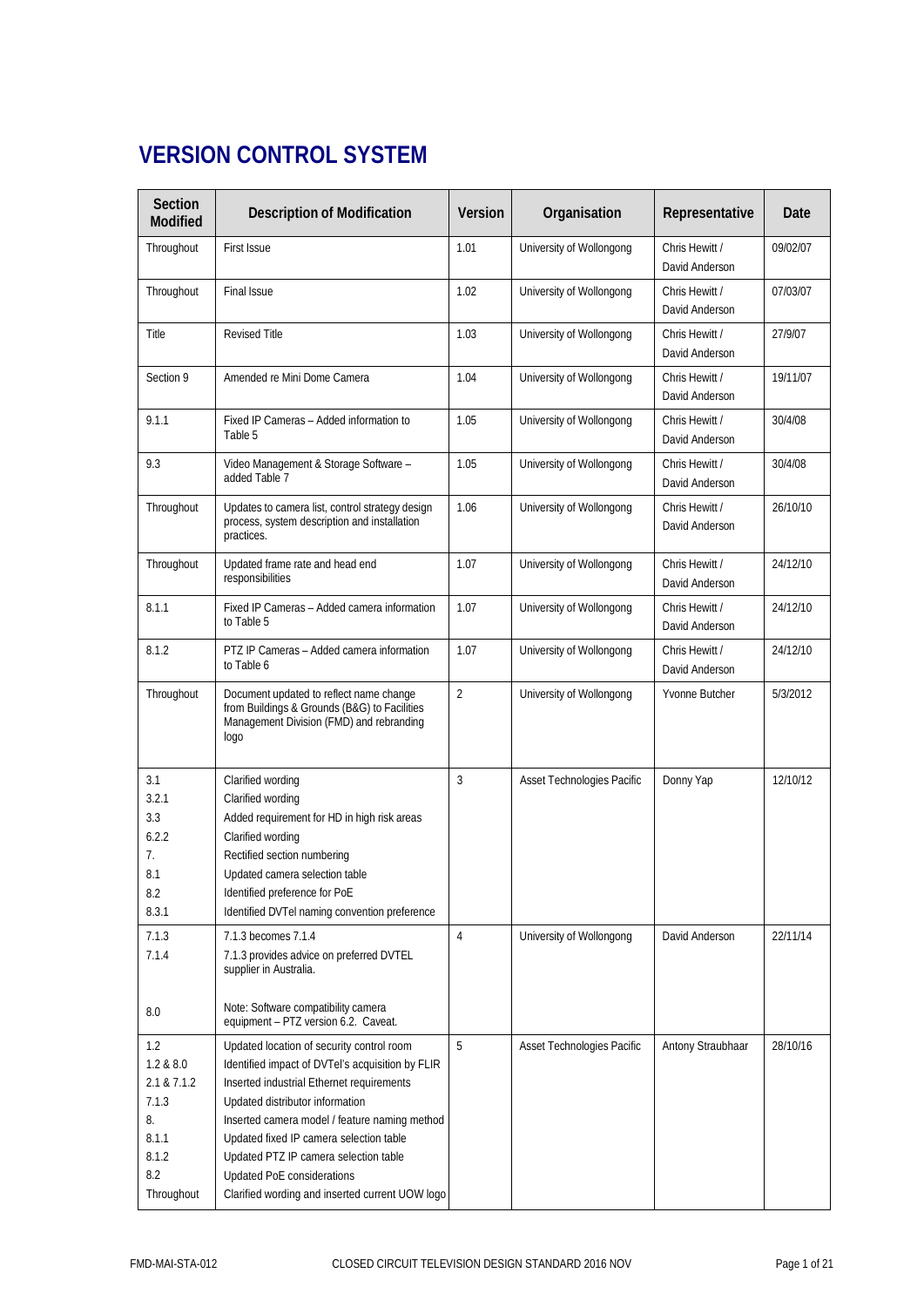| <b>Section</b><br><b>Modified</b> | Description of Modification              | <b>Version</b> | Organisation               | Representative    | Date     |
|-----------------------------------|------------------------------------------|----------------|----------------------------|-------------------|----------|
| 6.3.1                             | Updated locations                        |                | Asset Technologies Pacific | Antony Straubhaar | 06/12/16 |
| 7.1.4                             | Updated security contractor requirements |                |                            |                   |          |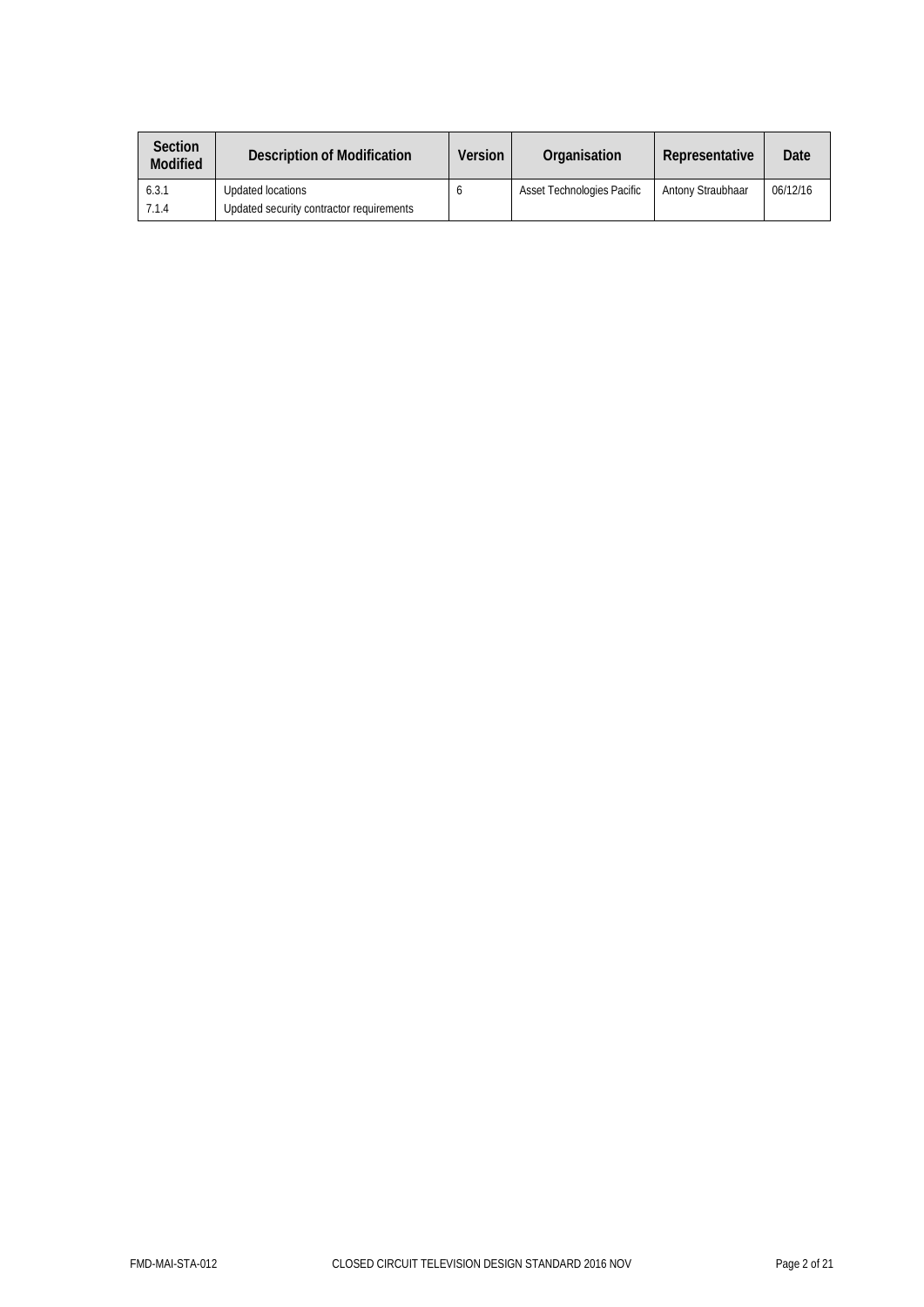# **Contents**

| 1<br>Overview<br>Objective<br>1.1<br><b>System Description</b><br>1.2 |                                                                                                                                                                                       |                                  |  |  |  |  |  |  |
|-----------------------------------------------------------------------|---------------------------------------------------------------------------------------------------------------------------------------------------------------------------------------|----------------------------------|--|--|--|--|--|--|
| $\overline{2}$                                                        | <b>Design Process</b><br>2.1<br>Design of Configuration Parameters & Control Strategies                                                                                               |                                  |  |  |  |  |  |  |
| 3                                                                     | <b>Functional Requirements</b><br>3.1<br>General<br>3.2<br>Surveillance<br>3.3<br>Video Data Management<br>3.4<br>Systems Interfacing                                                 |                                  |  |  |  |  |  |  |
| 4                                                                     | <b>Standards</b>                                                                                                                                                                      | 9                                |  |  |  |  |  |  |
| 5                                                                     | Minimum Performance Standards                                                                                                                                                         | 11                               |  |  |  |  |  |  |
| 6                                                                     | <b>Installation Guidelines</b><br><b>Electrical Cabling</b><br>6.1<br>6.2<br><b>Communication Cabling</b><br>6.3<br>Cameras<br><b>Operator Workstation</b><br>6.4<br>6.5<br>Labelling | 11<br>11<br>12<br>12<br>14<br>14 |  |  |  |  |  |  |
| $\overline{7}$                                                        | <b>UOW &amp; Security Contractor's Responsibilities</b><br>General<br>7.1                                                                                                             | 15<br>15                         |  |  |  |  |  |  |
| 8                                                                     | Equipment<br>8.1<br>Cameras<br><b>CCTV Power Supplies</b><br>8.2<br>8.3<br>Video Management and Storage Software<br><b>Communication &amp; Switching Components</b><br>8.4            | 16<br>16<br>18<br>19<br>19       |  |  |  |  |  |  |
| 9                                                                     | Life Cycle Costing                                                                                                                                                                    | 19                               |  |  |  |  |  |  |
| 10                                                                    | APPENDIX A - CONTROL STRATEGY DESIGN SPREADSHEET                                                                                                                                      | 20                               |  |  |  |  |  |  |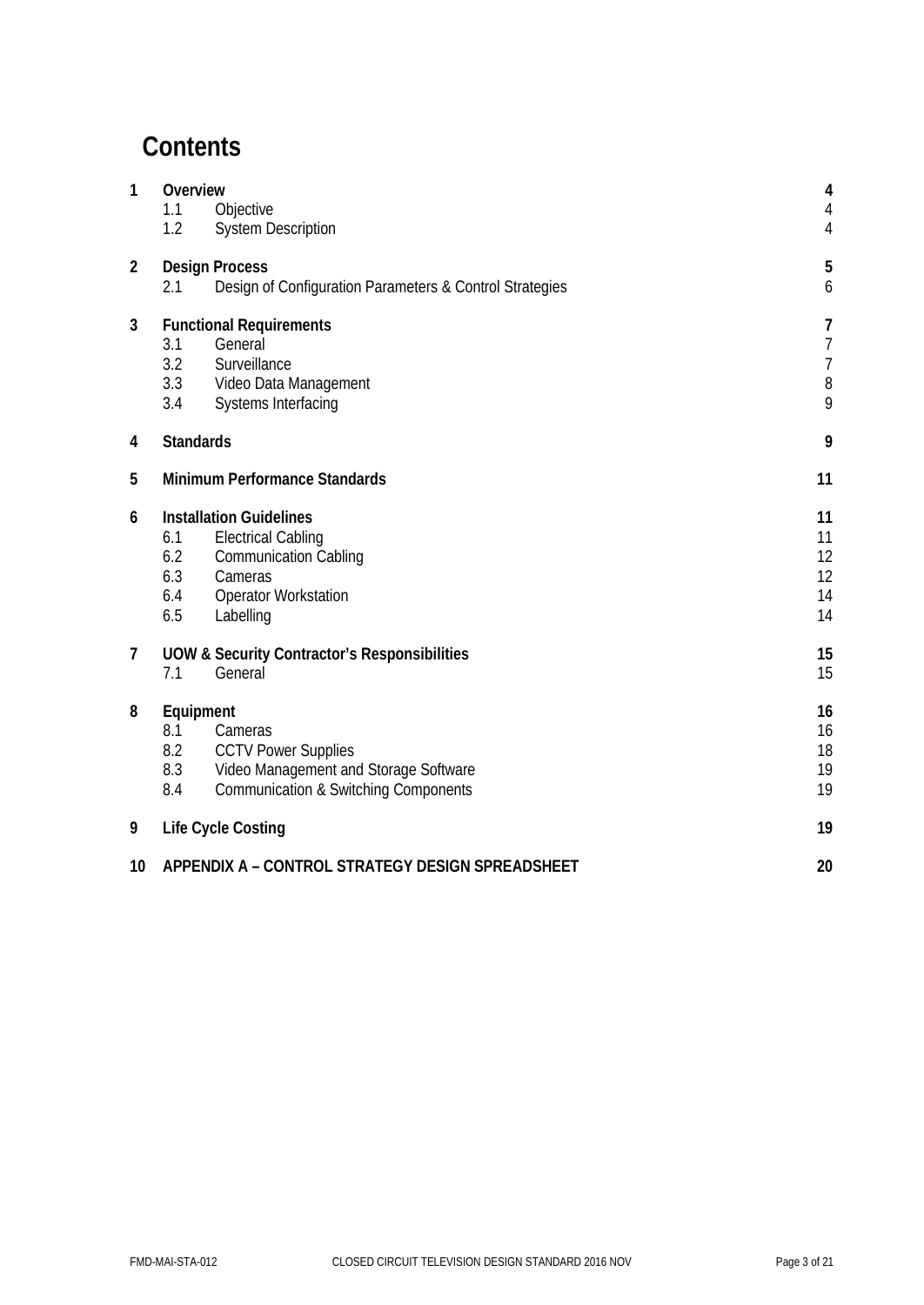# <span id="page-4-0"></span>**1 Overview**

Closed circuit television (CCTV) systems form part of the overall security strategy implemented by the University of Wollongong (UOW).The systems are used to provide the following key functions:

- a. Real time surveillance;
- b. Recording of real time events and historical video data for video evidence of a security event; and
- c. Provide a deterrent to criminal and unacceptable behaviour.

To obtain optimum performance the CCTV systems may be interfaced with other building services, in particular electronic monitoring and access control systems.

This document shall be used as the design standard for all future CCTV installations and upgrades at UOW. The CCTV Design Standard shall be used in conjunction with UOW's Documentation Standard, Electrical Services Design Standard and UOW's Specification for Voice and Data.

### <span id="page-4-1"></span>**1.1 Objective**

The objective of this design standard is to outline the functional, installation and technical requirements for UOW's CCTV system. The designer shall use this standard as the basis for new systems or extensions to the existing system at UOW. Whilst the design standard provides guidance on the minimum acceptable standard to UOW, it is incumbent upon the designer to ensure that the final design satisfies site-specific operational, logistical and performance requirements and meets UOW's security objective for the facility. (ie. a superior standard may be required to satisfy specific objectives)

Prior to undertaking the conceptual design, a risk analysis must be performed to determine the level of risk anticipated for the specific area. Where risks are identified that it is appropriate to use CCTV as part of the mitigation strategy, the environmental conditions and occupancy profile will also be taken into consideration.

### <span id="page-4-2"></span>**1.2 System Description**

The CCTV system installed at UOW is an Internet Protocol (IP) CCTV system. The system utilises digital technology for recording and for transmitting video images via UOW's Local Area Network (LAN). The IP CCTV system allows the flexibility for additional cameras to be added to the system at any time and be viewed on any workstation on the campus with a network connection and software licence.

The CCTV system currently utilised by UOW is a DVTel (now FLIR Systems) IP CCTV system. The cameras comprise digital IP cameras as well as older analogue cameras that are interfaced using analogue to digital converters.

The operator's terminal and control equipment are located within building 39, located on Northfields Avenue. The system utilises UOW's IT network to transmit digital images from the IP cameras to monitors for viewing and servers for recording purposes.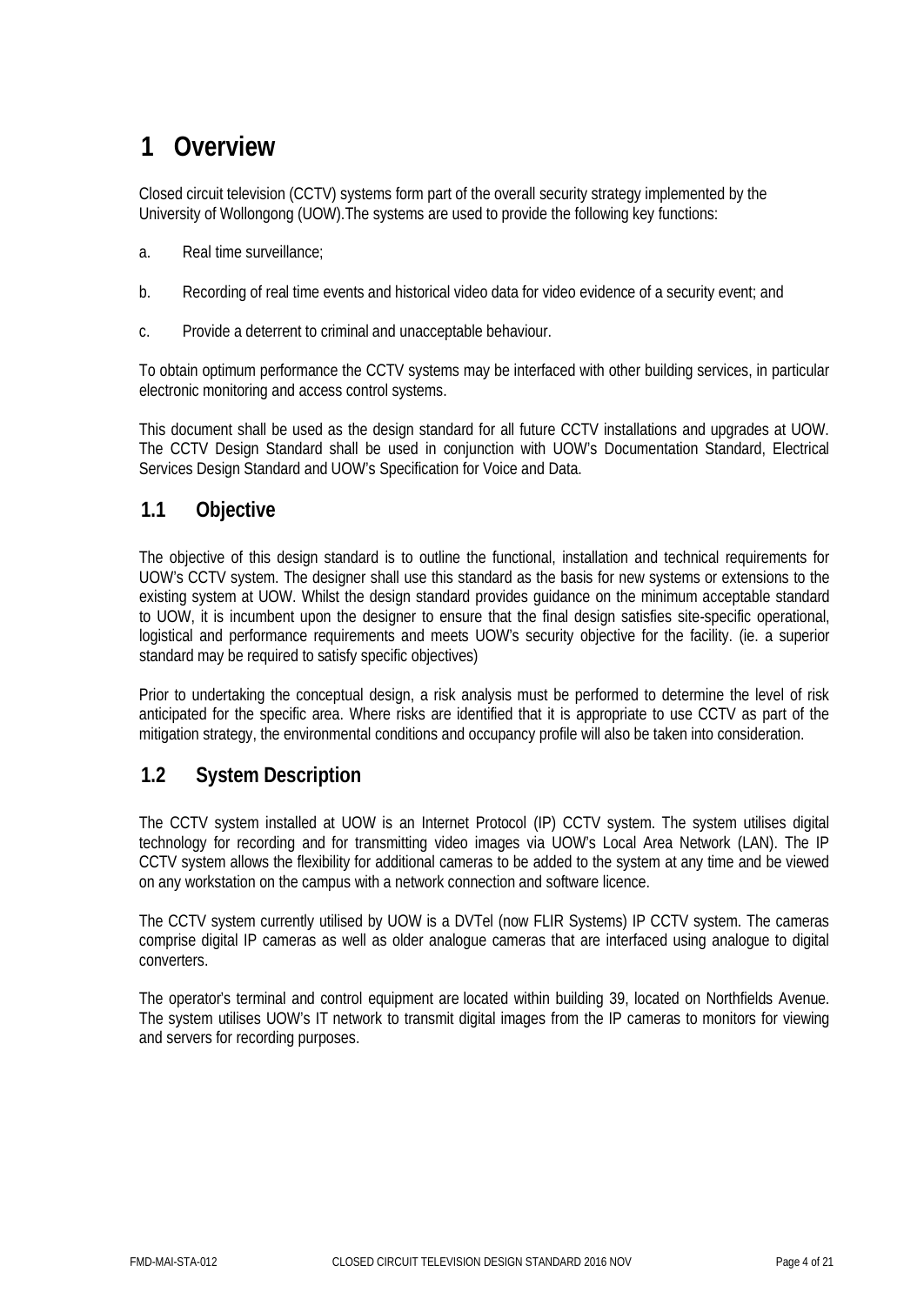# <span id="page-5-0"></span>**2 Design Process**

The process shown below in Figure 1 shall be followed to achieve UOW's desired outcomes:

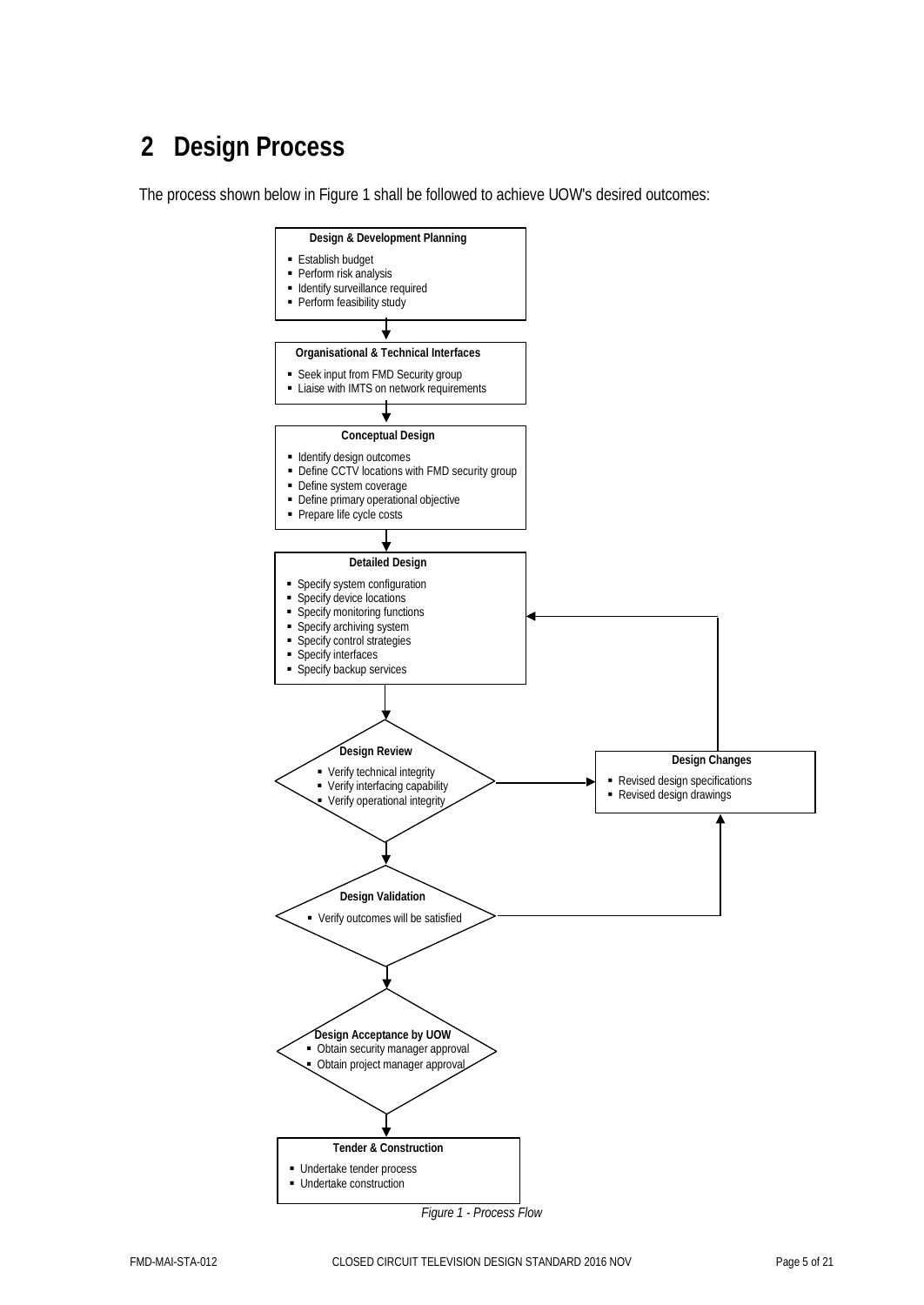# <span id="page-6-0"></span>**2.1 Design of Configuration Parameters & Control Strategies**

As part of the detailed design, operational control strategies shall be developed to ensure efficient utilisation of the equipment. The designer shall liaise with UOW Security and business area managers to identify the design priorities. The design spreadsheet attached in Appendix A shall be completed as part of the following procedure for extending or designing a new system:

- a. Identify the location in which surveillance is required and assess the associated risks;
- b Identify the primary subject in the location of surveillance and the type of view required. The primary subject may be a fixed point of interest (eg. an Automatic Teller Machine, Point of Sale Terminals, Laboratory entrance etc) or a general subject of interest (eg. Outdoor bar area)
- c. Determine the primary purpose of surveillance. The different surveillance purposes include:
	- i. Historical analysis where the primary purpose is to record video evidence for later analysis;
	- ii. Deterrence where the camera is overtly visible as a means of deterring undesirable behaviour;<br>iii. Real-time surveillance where the camera is actively monitored by staff: and
	- Real-time surveillance where the camera is actively monitored by staff; and
	- iv. Object video analysis where the footage is analysed by software for alarm conditions.
- d. Identify the period during which surveillance is required. Cameras in some locations may not be required out-of-hours, whilst others requiring 24/7 operation may require the consideration of afterhours illumination.
- e. Identify the lighting sources in the area.
- f. Nominate the camera features required based on the camera purpose and lighting sources available. The feature options include:
	- i. Pan tilt zoom;
	- ii. IR sensitivity;
	- iii. IR lamp (integrated);
	- iv. Thermal sensitivity;
	- v. Tamper proof enclosure; and
	- vi. Weatherproof enclosure.
- g. Specify the PTZ home location, if applicable. If used, this will likely be a view of the primary subject.
- h. Nominate the monitoring features required. These include:
	- i. Capability to activate a monitor display on alarm activation;
	- ii. Alarm ID for integration if applicable;
	- iii. Whether the camera should be included as part of an existing video monitor rotation.
- i. Determine the field of vision required, and correspondingly, the percentage of the screen that the subjects will occupy. This will determine whether the video can be used for observation, detection, recognition or identification.
- j. Determine the rate of motion of subjects within the field of vision.
- k. Identify the frame rate required for recording purposes.
- l. Calculate the network bandwidth required to support the video and the associated hard disk storage requirements.
- m. Where external IP cameras are to be installed in such a manner that they will not be affixed to a building, then the cameras shall be connected using industrial Ethernet. The design, protocols and specifications shall be developed in consultation with IMTS, taking into consideration UOW's requirements for rugged connectors, cables, low latency, better determinism etc.
- n. Prepare and submit a budget of all equipment required for approval.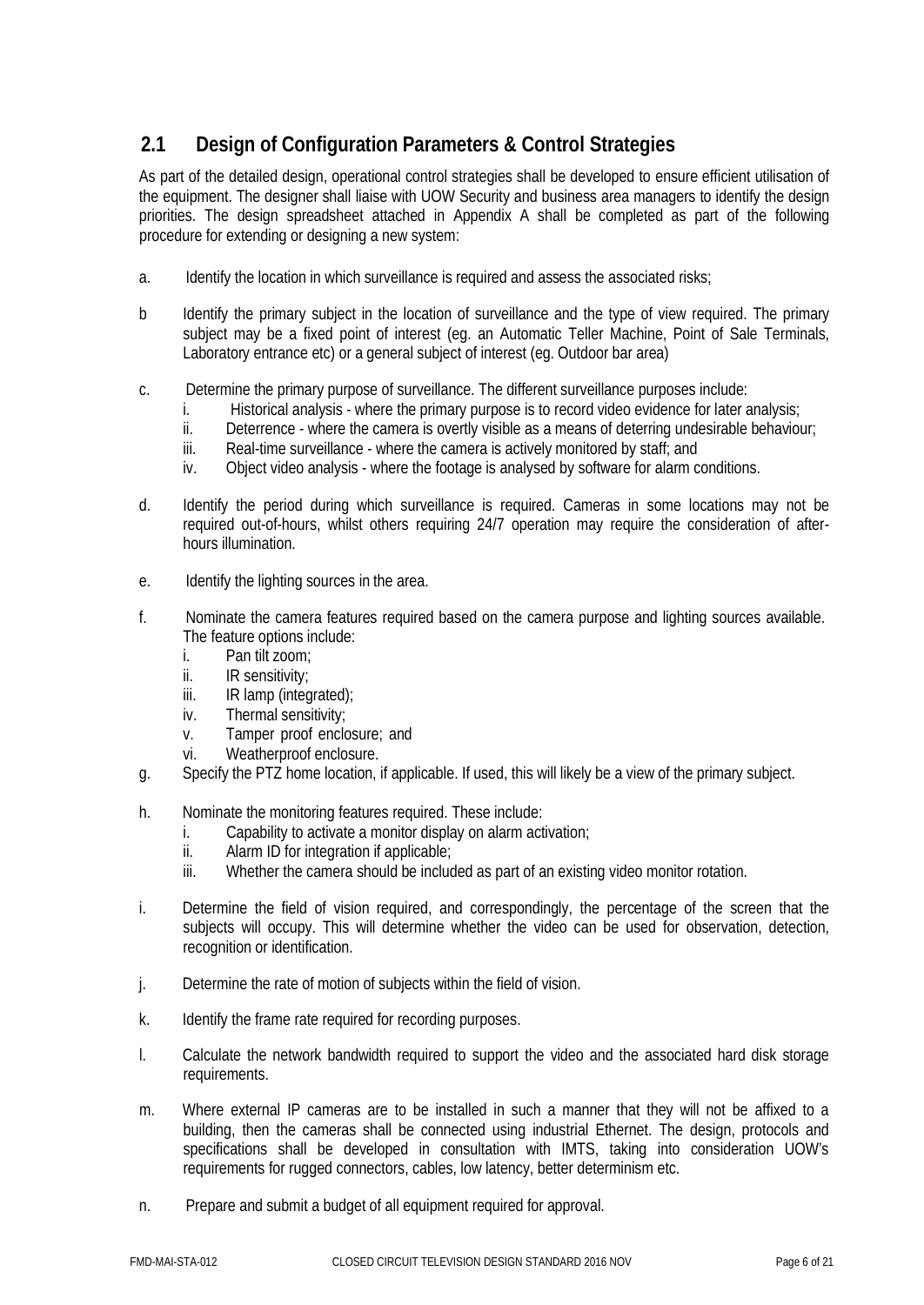# <span id="page-7-0"></span>**3 Functional Requirements**

### <span id="page-7-1"></span>**3.1 General**

The IP CCTV system shall operate in all light conditions, including low light environments and shall automatically compensate for changing light conditions. In higher security installations or where the control strategy calls for video motion detection, the systems must be configurable to identify activity of interest, and discriminate this from spurious movement occurring under normal environmental conditions.

The system shall provide alarm condition detection/activation and fully interface with the electronic monitoring and access control system.

External camera and communication devices shall be mounted within housings that are rated to IP66 and function satisfactorily in all weather conditions.

The IP CCTV system shall be designed with a scalable architecture to allow expansion through the installation of additional cameras, control, network and storage devices. There shall be no limit on the number of workstations located throughout the UOW IT network.

### <span id="page-7-2"></span>**3.2 Surveillance**

The CCTV system cameras shall produce sharp, detailed and stable images on the monitor in sufficient detail to provide positive identification of individuals within the protected areas under all conditions of light.

Where required, wide coverage public areas shall be viewed with pan, tilt and zoom (PTZ) IP cameras, to provide close up images and tracking of events.

Fixed position and fixed focus IP cameras shall be used where a specific risk has been identified in a particular area and it is important that should an event occur it is viewed in real time or recorded.

The cameras shall be fitted with automatic light compensation devices to provide compensation for variations over a wide range of scene brightness. Where a camera must operate in total darkness, the nature of the possible events will be analysed to determine whether the situation requires a special application camera such as one that uses infra-red illumination.

Where identified in the risk analysis, cameras with "Wide Dynamic Range" shall be installed and connected into the video signal lines to overcome the possibility of the camera being blinded deliberately or accidentally by bright lights.

The suppression device shall remove unwanted highlights allowing the automatic iris control compensation to adjust to the true ambient high level.

#### **3.2.1 Operational Surveillance**

The security operator workstation is the interface between the IP CCTV system and the operational security management team. The video signal from each camera shall be transmitted over the University's IT network and be viewed on any workstation with a network connection.

Camera switching shall be fast and efficient with not more than 0.5 seconds delay between switching from one camera to another.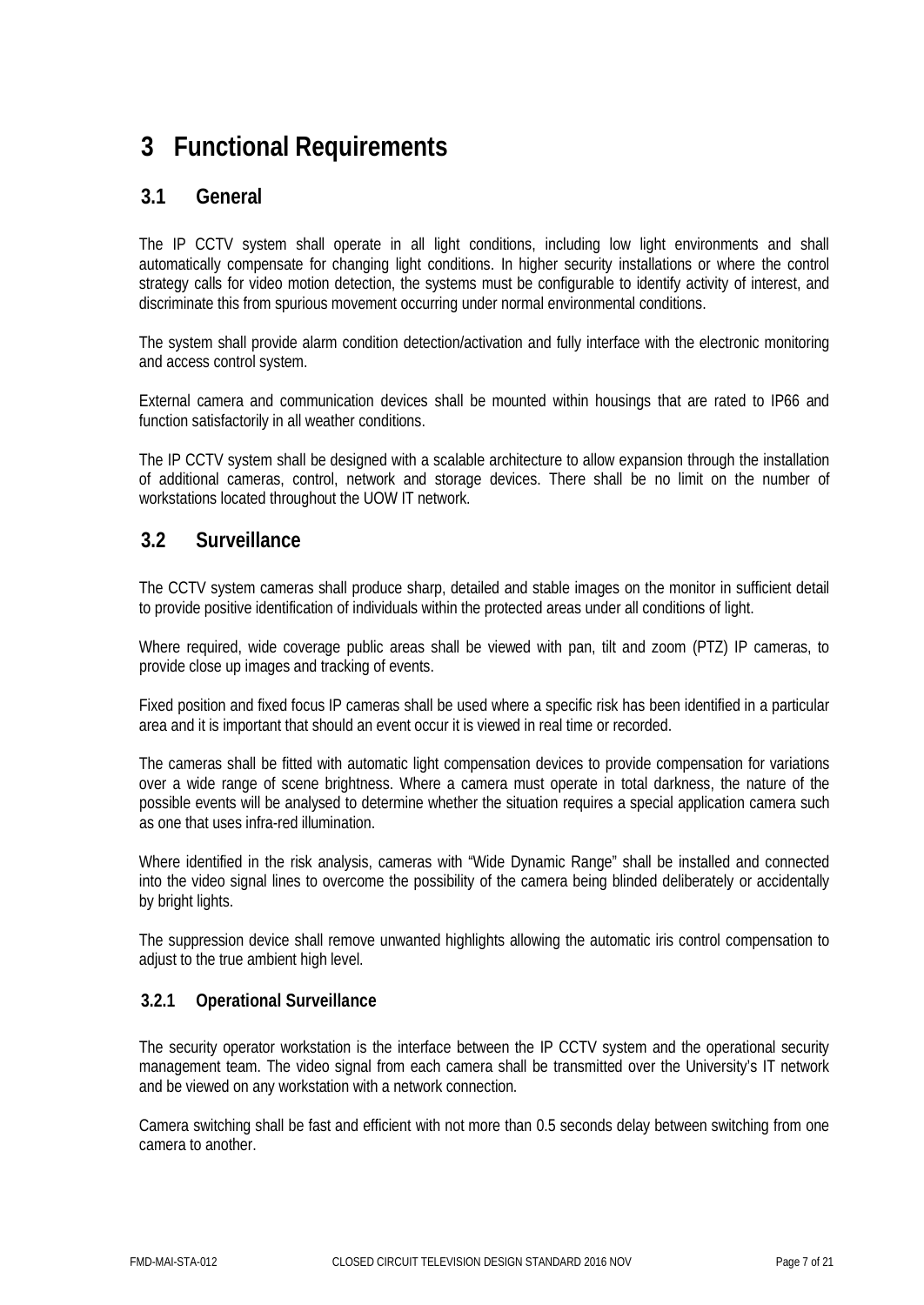Prior to selecting the CCTV monitor(s), control strategies will be developed to ensure maximum efficiency in terms of operational surveillance. The existing cameras and monitors will be considered in developing new control strategies and where appropriate, existing strategies will be modified to accommodate the new installation.

The design objective should be to minimise the number of monitors required by implementing control strategies including alarm activation, environmental sensing, intelligent programming and sequencing, and thereby reduce the dependency on the security operators to identify alarm conditions.

The security operator workstation shall be programmed to perform the following functions:

- Alarm management;
- Manual control of cameras;
- Automatic sequencing and control;
- Display of activated cameras;
- Reporting; and
- Database management.

The IP CCTV system shall be capable of allowing PTZ camera control from a workstation without the need for a dedicated operator keyboard. This shall be achieved through the use of DVTel / FLIR User Licences to allow camera control via a computer keyboard and mouse.

### <span id="page-8-0"></span>**3.3 Video Data Management**

Video data from fixed and PTZ IP cameras will be analysed using software as the video data is streamed into the operator workstation. An alarm signal will be flagged if an intruder or abnormality is detected.

Video shall be streamed from each camera at a fixed rate of 12 frames per second at a resolution of D1-PAL (720x576) for the purposes of viewing and recording. In areas of increased risk with a higher likelihood of requiring visual identification of persons, a high definition camera shall be installed and video streamed at not less than 720p and preferably 1080p. The increased storage requirements and bandwidth for the use of high definition video must be taken into account and approval obtained from UOW Security prior to activating this mode.

All IP CCTV cameras connected to the system shall digitally record for a minimum of 30 days and additional storage shall be considered for event recording. All abnormalities shall be digitally recorded for a period of no less than 30 days, and shall be capable of being utilised appropriately by the police in evidence and stored, copied and viewed without interfering with recording.

The system shall provide for video buffering of all alarm points and shall provide pre-alarm and post-alarm recording when an alarm has occurred.

Video storage capacity shall be considered at the beginning of the design process of the IP CCTV system to ensure UOW Security Service and UOW IMTS are familiar with the new installation, as well as additional equipment and additional storage requirements needed for the new system to operate at its optimum performance level.

The storage capacity of the IP CCTV system shall be confirmed and approved by UOW IMTS prior to installation occurring and additional storage requirements determined in consequence to the new installation. Approval of the new installation and final decision on any additional storage requirements must be obtained from the UOW Security Supervisor. The designer must incorporate into their installation budget any additional storage requirements which will be costed and provided by UOW IMTS.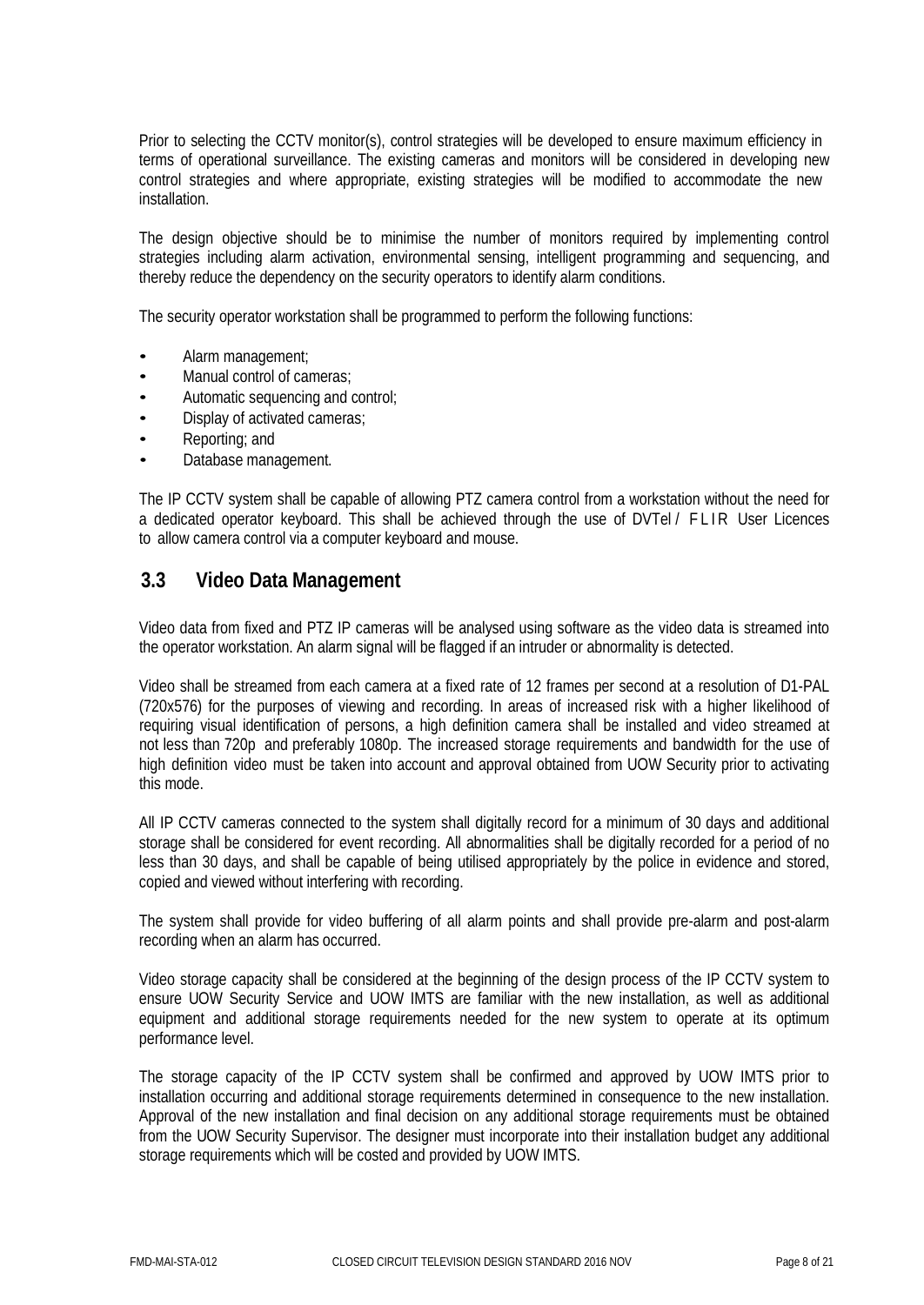# <span id="page-9-0"></span>**3.4 Systems Interfacing**

The IP CCTV system may be interfaced with the intercom system and the electronic monitoring and access control system depending on the requirements of the specific installation. This is shown in Table 1 below.

Where PTZ cameras are used in these circumstances the cameras shall be programmed to respond to the event conditions and automatically re-orientate to monitor the location of the event.

| System to be Interfaced                         | Interface Type | <b>Interface Responsibility</b> |
|-------------------------------------------------|----------------|---------------------------------|
| <b>Electronic Monitoring and Access Control</b> | High/Low level | Security contractor             |
| Intercom System                                 | Low level      | Security contractor             |

*Table 1 – Systems Interfacing*

# <span id="page-9-1"></span>**4 Standards**

The design shall comply with the latest versions of all relevant codes and standards in force at the time of specification. Where the designer considers a standard to be inappropriate to the circumstances, the designer shall advise the principal and seek direction. Table 2 below contains a list of the relevant codes and standards.

| <b>Issuing Body</b>                                         | <b>Document Number</b>                                          | <b>Title</b>                                                                                                               |
|-------------------------------------------------------------|-----------------------------------------------------------------|----------------------------------------------------------------------------------------------------------------------------|
| <b>AUSTEL</b>                                               | <b>AUSTEL</b>                                                   | Australian Telecommunication Authority requirements                                                                        |
| <b>Australian Communications</b><br>Authority               | TS 008/9                                                        | ACA Standards for cabling requirements                                                                                     |
| <b>BCA</b>                                                  | <b>BCA</b>                                                      | <b>Building Code of Australia requirements</b>                                                                             |
| <b>CIBSF</b>                                                | LG6:1992                                                        | Chartered Institution of Building Services Engineers.<br>The outdoor environment                                           |
| Institute of Electrical and<br><b>Electronics Engineers</b> | <b>IEEE 802.5</b><br><b>IEEE 802.3af</b><br><b>IEEE 802.3at</b> | Broadband applications<br>Power Over Ethernet                                                                              |
| Standards Australia                                         | <b>AS/NZS CISPR</b><br>14.1:2003                                | Electromagnetic compatibility - Requirement for<br>household appliance, electric tools and similar<br>apparatus - Emission |
| Standards Australia                                         | AS/ACIF S009:2006                                               | Installation requirements for customer cabling                                                                             |
| Standards Australia                                         | AS/NZS<br>1102.103:1997                                         | Conductors and connecting devices                                                                                          |
| Standards Australia                                         | AS 1125                                                         | Conductors in insulated electric cables and flexible<br>cords                                                              |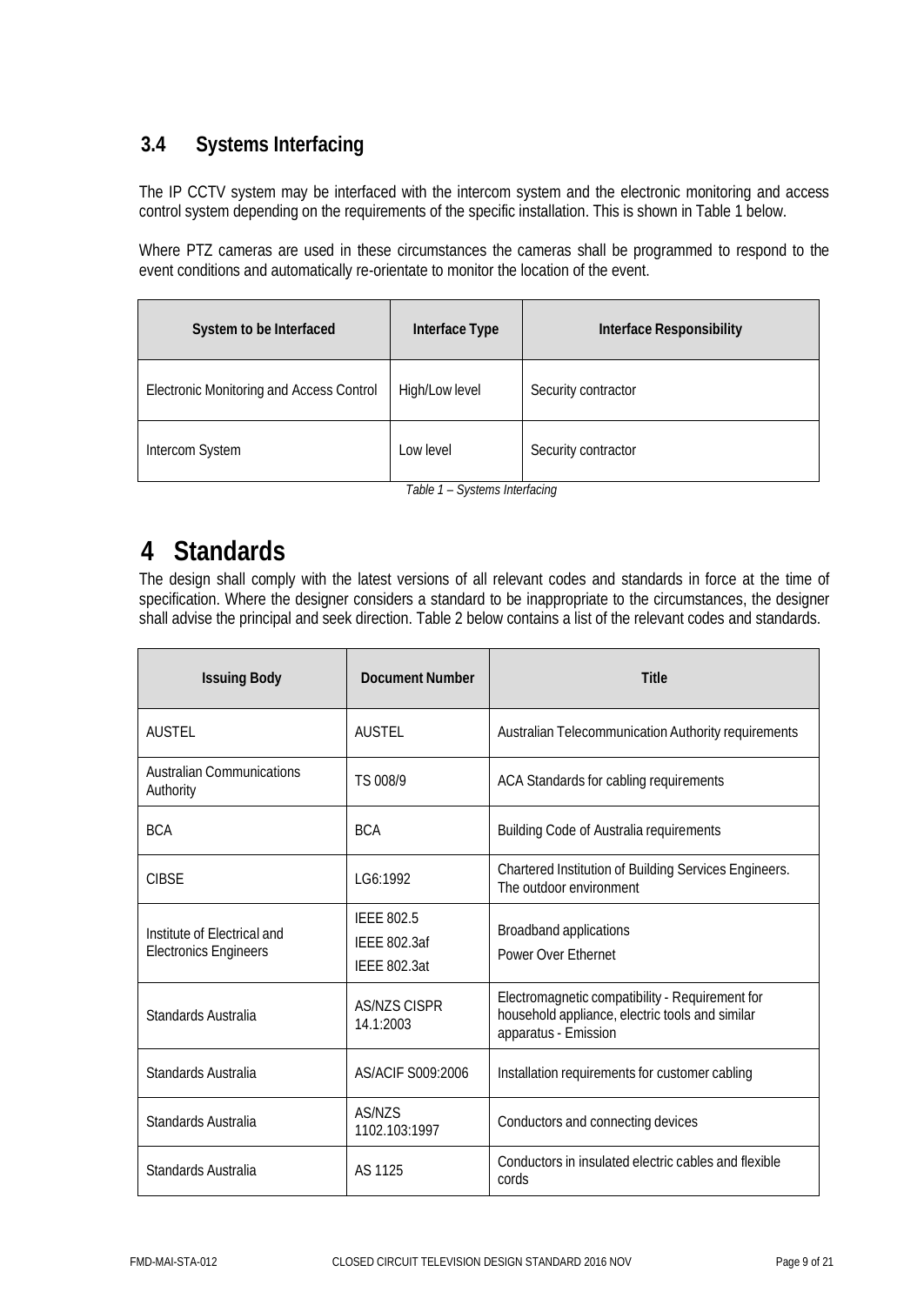| <b>Issuing Body</b> | <b>Document Number</b> | <b>Title</b>                                                                                                                          |  |  |  |  |  |
|---------------------|------------------------|---------------------------------------------------------------------------------------------------------------------------------------|--|--|--|--|--|
| Standards Australia | AS 1345                | Identification of the contents of pipes, conduits and<br>ducts                                                                        |  |  |  |  |  |
| Standards Australia | AS 1367:2000           | Coaxial cabling systems for the distribution of analogue<br>television and sound signals in single and multiple unit<br>installations |  |  |  |  |  |
| Standards Australia | AS 1939                | Degrees of protection provided by enclosures for<br>electrical equipment.                                                             |  |  |  |  |  |
| Standards Australia | AS 2053                | Conduits and fittings for electrical installations                                                                                    |  |  |  |  |  |
| Standards Australia | AS 2834 - 1995         | Computer accommodation                                                                                                                |  |  |  |  |  |
| Standards Australia | AS 3000                | <b>Wiring Rules</b>                                                                                                                   |  |  |  |  |  |
| Standards Australia | AS 3008                | Electrical installations - Selection of cables                                                                                        |  |  |  |  |  |
| Standards Australia | AS 3011                | Electrical installations - Secondary batteries installed in<br>buildings                                                              |  |  |  |  |  |
| Standards Australia | AS 3080                | Telecommunications installations - Generic cabling for<br>commercial premises                                                         |  |  |  |  |  |
| Standards Australia | AS 3084                | Telecommunications installations -<br>Telecommunications pathways and spaces for<br>commercial buildings                              |  |  |  |  |  |
| Standards Australia | AS 3085                | Telecommunications installations - Administration of<br>communications cabling systems - Basic requirements                           |  |  |  |  |  |
| Standards Australia | AS 3768 - 1990         | Guide to the effects of the temperature on electrical<br>equipment                                                                    |  |  |  |  |  |
| Standards Australia | AS 4251                | Electromagnetic compatibility (EMC) - Generic<br><b>Emission Standard</b>                                                             |  |  |  |  |  |
| Standards Australia | AS 4252                | Electromagnetic compatibility - General immunity<br>standard                                                                          |  |  |  |  |  |
| Standards Australia | AS 4806                | Closed Circuit Television (CCTV) Standards                                                                                            |  |  |  |  |  |
| Standards Australia | AS 61000               | Electromagnetic compatibility (EMC)                                                                                                   |  |  |  |  |  |
| <b>UOW</b>          | <b>ITS.ITS.001</b>     | Specification for Voice and Data                                                                                                      |  |  |  |  |  |
| <b>UOW</b>          | B&G-MAI-STA-013        | Documentation Design Standard                                                                                                         |  |  |  |  |  |
| <b>UOW</b>          | B&G-MAI-STA-014        | <b>Electrical Design Standard</b>                                                                                                     |  |  |  |  |  |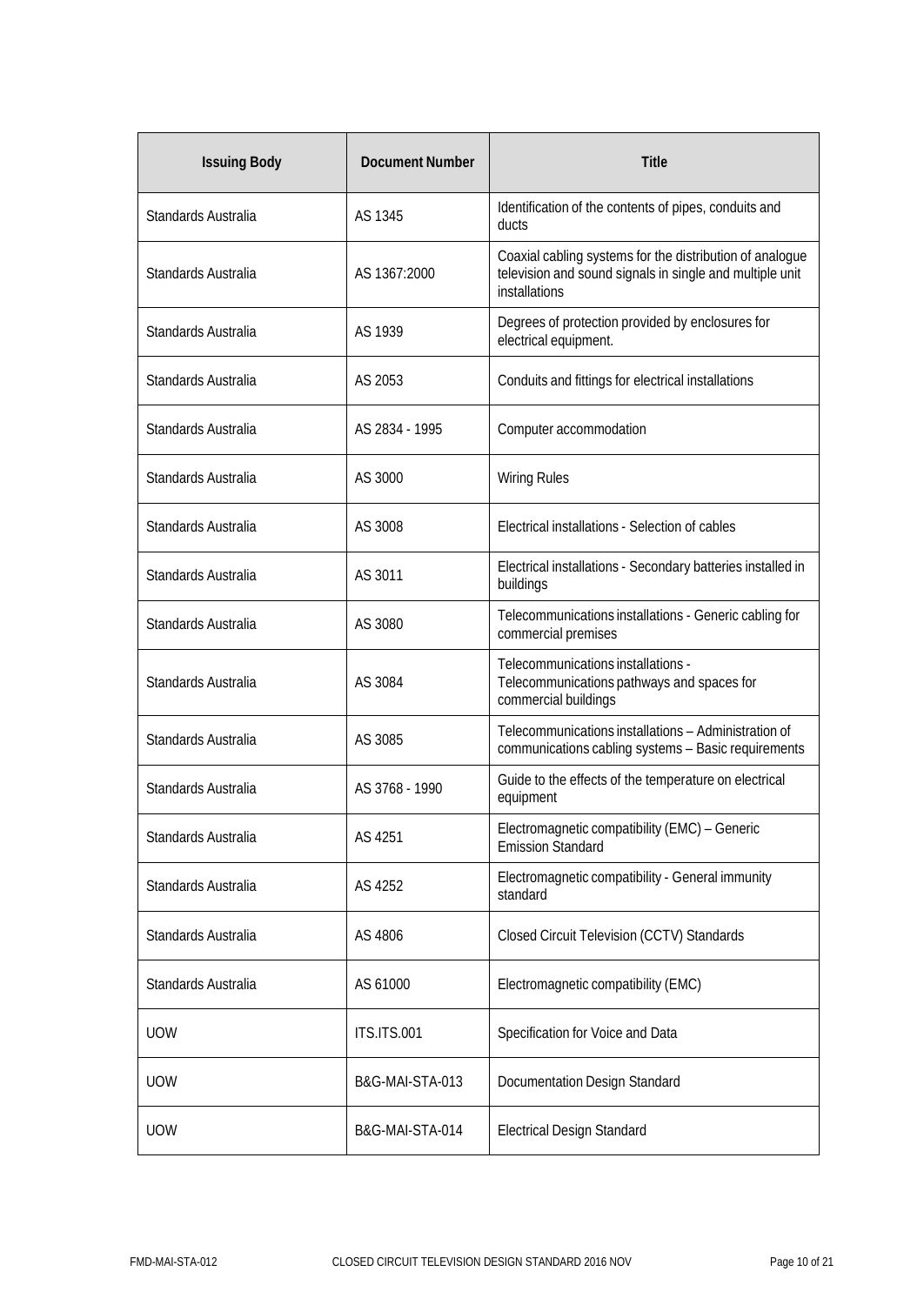| <b>Issuing Body</b> | Document Number | Title                                    |  |  |
|---------------------|-----------------|------------------------------------------|--|--|
| <b>UOW</b>          | B&G-MAI-STA-011 | <b>Building Elements Design Standard</b> |  |  |
| <b>UOW</b>          | B&G-MAI-STA-015 | <b>EMAC Design Standard</b>              |  |  |

*Table 2 – Relevant Standards*

# <span id="page-11-0"></span>**5 Minimum Performance Standards**

The following minimum performance standards shall be achieved to ensure efficient operation of the CCTV system:

| <b>Functions</b>                                                                        | <b>Worst Case Response</b><br>(seconds) |
|-----------------------------------------------------------------------------------------|-----------------------------------------|
| Real time camera view displayed on display monitor at the operator workstation          | 0.5s                                    |
| Switching to a different camera view on the display monitor at the operator workstation | ΊS                                      |
| Real time video data analysis                                                           | 1s                                      |
| Display of historical report from report request                                        | 5s                                      |

*Table 3 - Minimum Performance Standards*

# <span id="page-11-1"></span>**6 Installation Guidelines**

# <span id="page-11-2"></span>**6.1 Electrical Cabling**

Electrical cabling shall be sized to meet the maximum demand of the proposed equipment and the potential additional equipment likely to be connected to the final sub-circuit.

Electrical cabling shall be installed such that physical strain does not occur to any part of the cable or to the connected equipment. Cables shall be securely supported and protected from mechanical damage.

The installation or normal use of the cabling does not expose carrier personnel, cabling providers, customers or other persons to any danger.

The

installation or normal use of the cabling does not adversely affect the integrity (proper end-to-end functioning) of a telecommunications network.

All cabling installed between equipment or devices shall consist of one continuous length of cable. Cabling shall be concealed wherever possible in ceiling spaces, wall cavities, risers and the like.

Prior to the connection of equipment, cabling shall be tested for continuity, polarity and disturbance.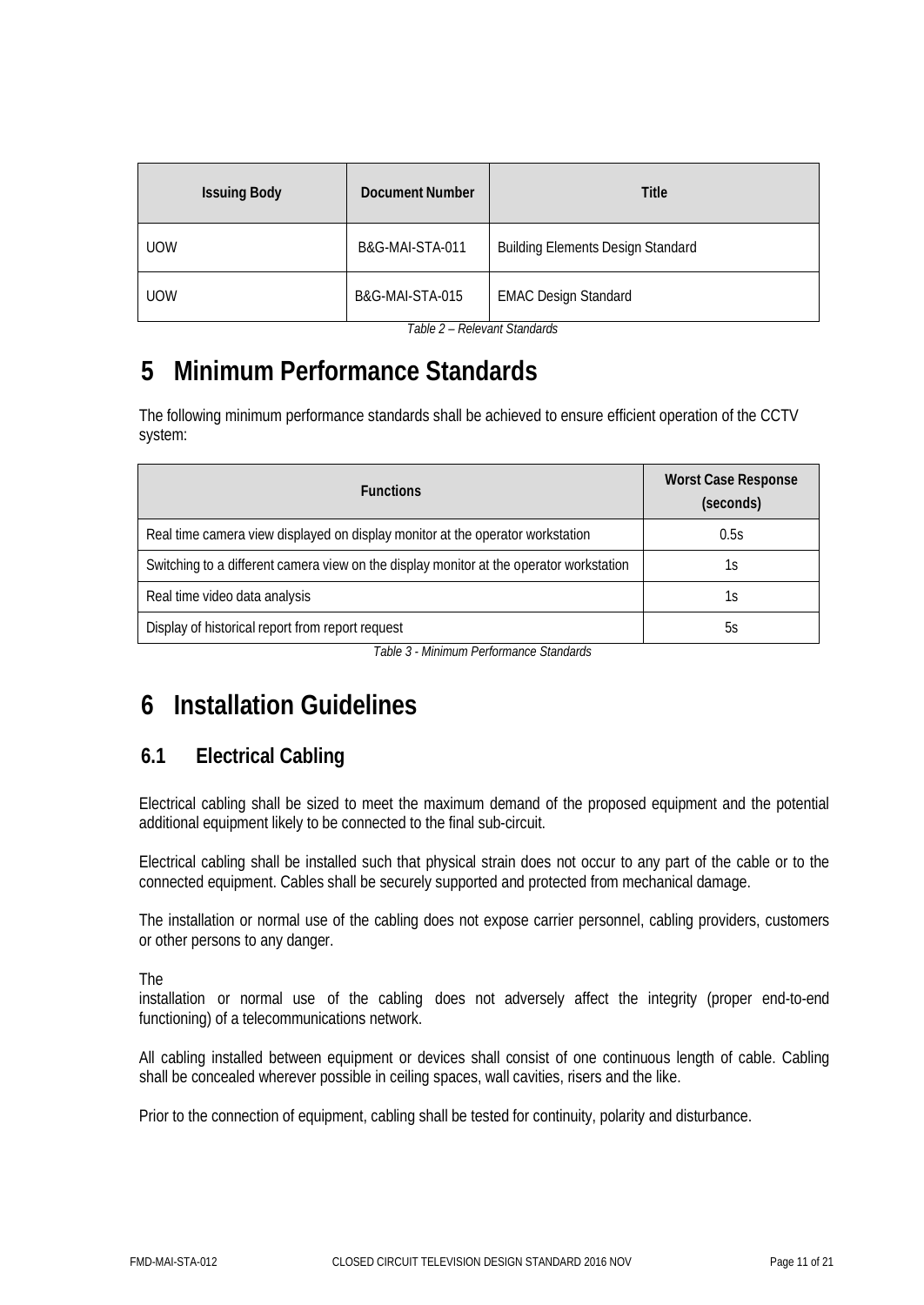#### **6.1.1 Conduit/Duct**

All exposed internal cabling shall be installed in PVC conduits and/or duct. Conduit and duct for internal installations shall be of PVC construction with white colour, unless an existing colour scheme is in use, whereby the conduit/duct shall match the existing equipment.

External cabling shall be installed in HDPE or PVC conduit. Underground cabling shall be installed at a minimum depth of 500mm. Cable marking tape with integrated tracer wire shall be installed above the conduit to facilitate future services location.

# <span id="page-12-0"></span>**6.2 Communication Cabling**

Communications cabling shall be part of an overall structured cabling system, compliant with UOW IMTS' Specification for Voice and Data Cabling. The type and size of communication cabling shall be selected to achieve optimum system performance.

Communication cabling shall be installed such that physical strain does not occur to any part of the cable or to the connected equipment. Cables shall be securely supported on cable trays or (where exposed) enclosed and protected from mechanical damage within conduits or duct.

All cabling installed between equipment or devices shall consist of one continuous length of cable. Cabling shall be concealed wherever possible in ceiling spaces, wall cavities, risers and the like.

#### **6.2.1 Qualifications**

Personnel installing and commission cabling shall be ACMA licensed.

#### **6.2.2 Conduit / Duct**

Conduit and duct for internal installations shall be of PVC construction with white colour, unless an existing colour scheme is in use, whereby the conduit/duct shall match the existing equipment.

External cabling shall be installed in HDPE or PVC conduit. Conduit joins shall be sealed to prevent water entering and accumulating within the conduit and/or tracking back into the camera enclosure.

Underground cabling shall be installed at a minimum depth of 500mm. Cable marking tape with integrated tracer wire shall be installed above the conduit to facilitate future services location.

### <span id="page-12-1"></span>**6.3 Cameras**

#### **6.3.1 Locations**

Surveillance coverage shall be determined from an operational and risk analysis performed as part of the design and development planning phase. The risk analysis must consider the specific use and functionality of the building, facility or space and consider the views of the building operator and University Security Manager. The following camera locations shall be used as a minimum guide:

#### **Entry & Exit Points**

- Building entry / exit points at all levels;
- Library entry / exit points;
- Computer lab entry / exit points;
- Vehicle entry / exit points;
- Carpark general (internal), lane and external areas;
- Traffic control on Ring Road, driveways and boom gates; and
- Locations where intruders may gain entry without force.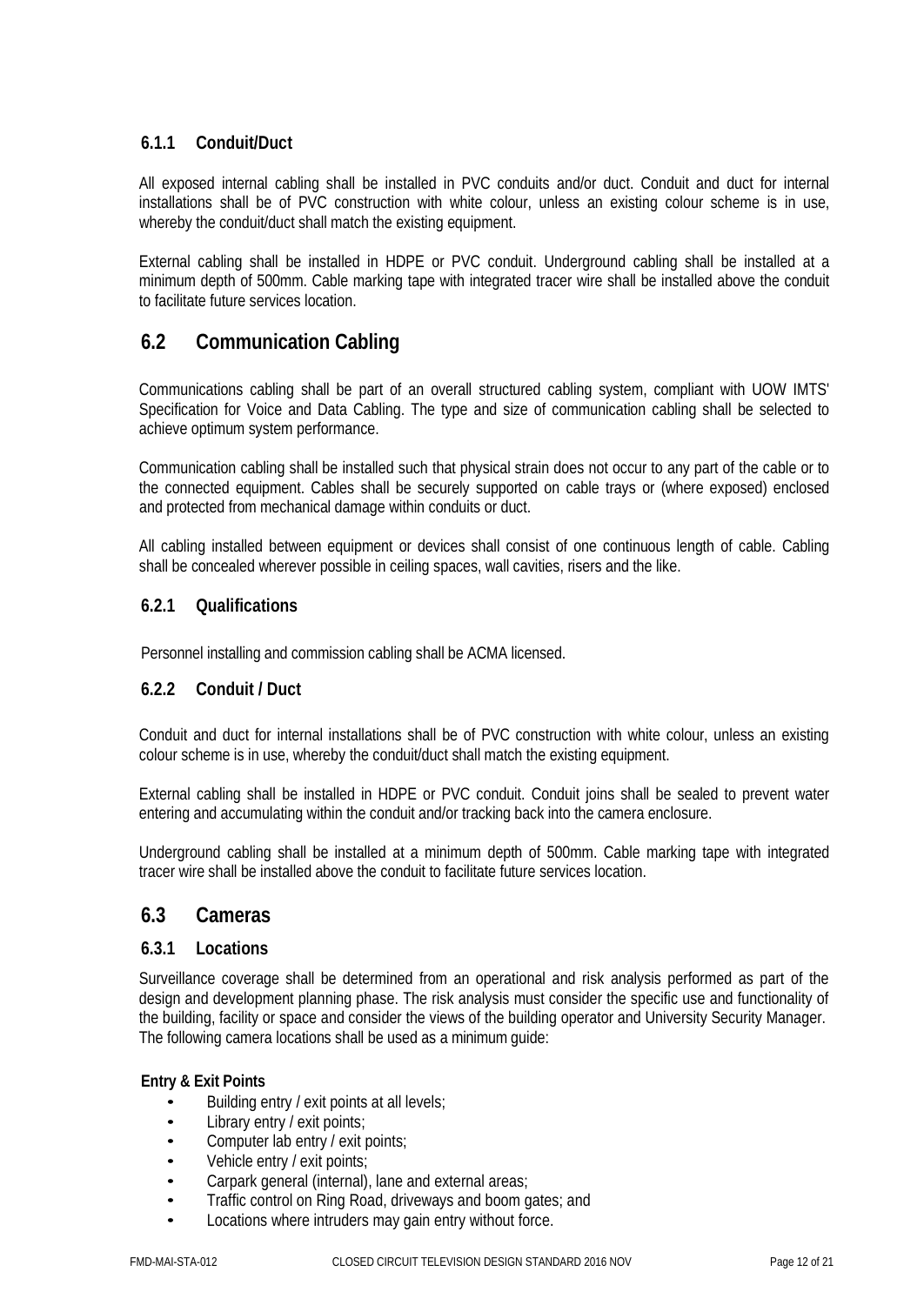#### **Interaction Points**

- Areas where staff, students and the public interact such as reception desks and help points;<br>• Reception desks:
- Reception desks;<br>• Mail distribution n
- Mail distribution points;
- Client interaction points; and
- Areas where monetary transactions take place.

#### **Assembly Areas**

- Areas where students assemble / meet in large numbers such as external forecourts, internal common areas and social spaces, transport hubs etc;
- Lift lobbies at all levels;<br>• Library general floor are
- Library general floor areas; and
- Computer lab general areas.

#### **Storage Areas**

- Warehouse areas;
- Bike stores;<br>• Loading doc
- Loading docks; and
- Areas where dangerous or valuable goods are stored.

#### **Isolated Areas**

- Building perimeters;
- Secluded areas;<br>• Areas where stai
- Areas where staff work alone or in small numbers on shifts; and<br>• Corridors in business or accommodation facilities or public areas
- Corridors in business or accommodation facilities or public areas provide access to sensitive areas.

#### **General Areas**

- Locations with duress/panic buttons;<br>• Locations of potential risky student b
- Locations of potential risky student behaviour;<br>• Locations that deter theft: and
- Locations that deter theft; and
- Circulation points inclusive of fire stairs/lift access.

#### **6.3.2 Recommended Object Sizes**

All IP CCTV equipment shall meet minimum requirements listed in *AS4806: Closed Circuit Television (CCTV) Parts 1, 2, 3 and 4*. Where CCTV is specified for an intended purpose, the design shall conform to the following requirements: A person of nominal height 1.6m shall occupy a portion of the image according to Table 4 below:

| Purpose                                   | Percentage of Screen (Vertical Element) |
|-------------------------------------------|-----------------------------------------|
| Face identification                       | 100%                                    |
| Face recognition                          | 50%                                     |
| Intrusion detection                       | 10%                                     |
| Crowd control                             | 5%                                      |
| License plate recognition (letter height) | 5%                                      |

*Table 4 – CCTV Object Size Requirements*

#### **6.3.3 Cabling and Termination**

Cameras and cabling shall be mechanically secured and protected from mechanical damage. Terminations shall be permanent and insulated to protect against faults and from interference.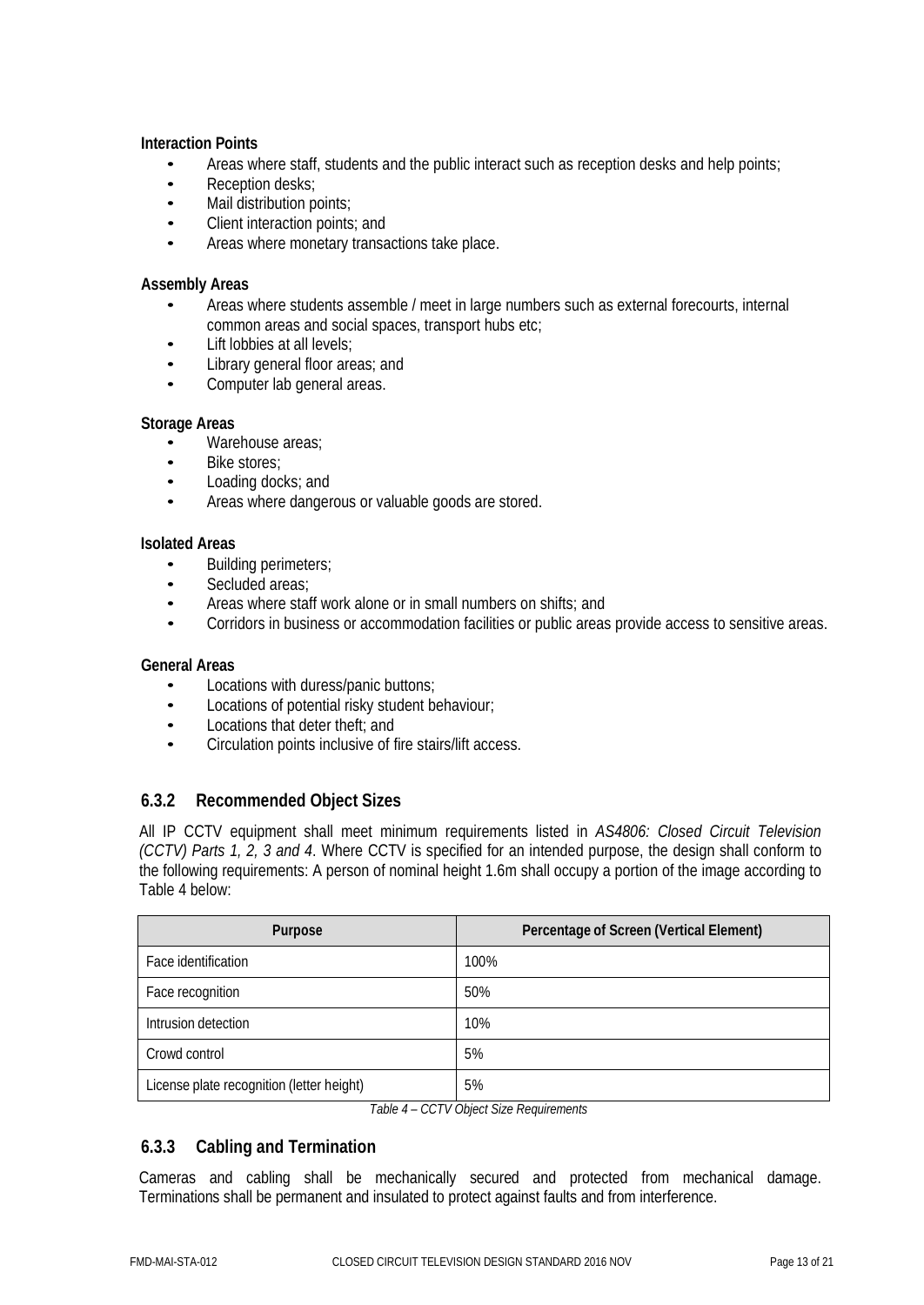#### **6.3.4 Internal IP Cameras**

Internal IP cameras shall be fitted with opaque tinted acrylic domed housing to physically protect the cameras as well as to prevent observation of camera direction. Where specified, vandal proof housings shall be provided and installed.

#### **6.3.5 External IP Cameras**

External IP cameras shall be fitted inside enclosures that are IP66 rated and shall be weatherproof, robust, tamper resistant and fitted with sun shields. Thermostatically controlled internal blowers shall be provided to circulate air for maximum cooling during high ambient temperature conditions. Thermostatically controlled internal heaters shall be used during low ambient temperature conditions.

### <span id="page-14-0"></span>**6.4 Operator Workstation**

The operator workstation CPU, LCD monitors and other peripheral devices shall be installed at the location deemed to view the CCTV cameras. Interconnecting cables shall be protected from mechanical damage and permanently connected.

The LCD monitors shall be mounted adjacent to one another to provide easier viewing of the screens.

### <span id="page-14-1"></span>**6.5 Labelling**

Major system components (including every camera and IP network point) shall be clearly labelled using black lettering on white background self adhesive permanent engraved labels (eg. Traffolyte), attached to a suitable fixed part of the equipment or (where equipment is recessed or concealed) the building fabric.

Equipment labels shall identify the equipment in accordance with UOW's asset register convention. IP network points must be labelled in accordance with UOW IMTS' Specification for Voice and Data.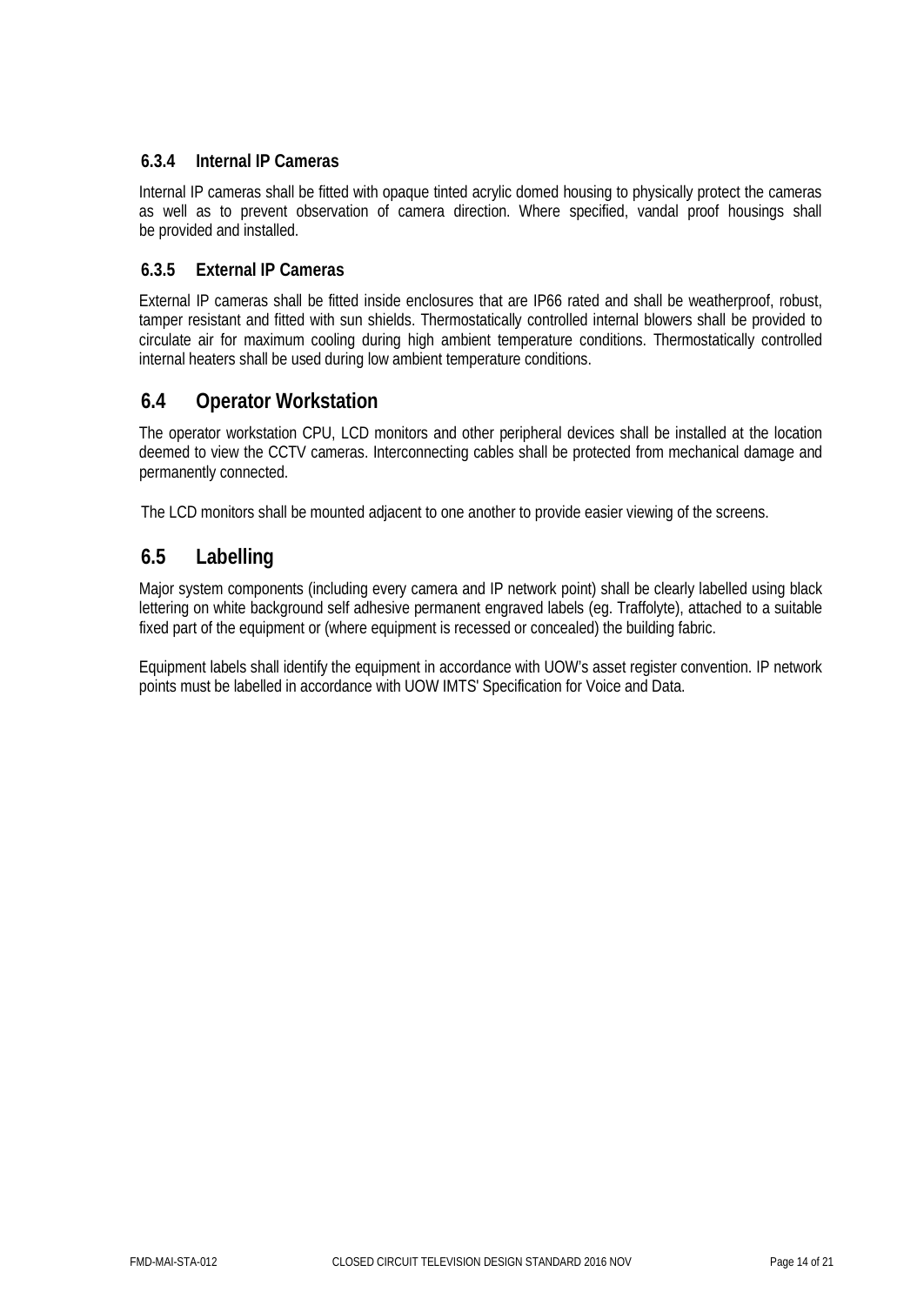# <span id="page-15-0"></span>**7 UOW & Security Contractor's Responsibilities**

### <span id="page-15-1"></span>**7.1 General**

The IP CCTV system installed throughout the UOW campuses is made up of a number of components which together allow the system to function. The responsibility of these components is generally divided between the UOW IMTS department and the security contractor for any small or major works involving existing infrastructure. In the case of new building projects the Architects and consultants preparing specifications for any successful Builder will be responsible for ensuring that all design aspects for cabling works and camera designs are completed in consequence of these standards and to UOW IMTS standards and specifications.

#### **7.1.1 UOW IMTS Department**

The UOW IMTS department are responsible for the following components of the IP CCTV system:

- The Local Area Network (LAN)
- Workstations
- **Monitors**
- **Servers**
- Network connection ports
- Network switches
- Archiver servers or Hard disk drives (HDDs)
- Assignment of IP address

#### **7.1.2 Security Installation Contractor**

The security contractor is responsible for the following components of the IP CCTV system:

- Cameras
- Power Supplies
- Cabling
- CCTV System Management Software
- Camera licenses
- Software/User licenses
- Connection to network ports

Whilst UOW IMTS is responsible for providing CCTV head end server hardware, the security contractor remains responsible for installation, configuration, test and commissioning of the hardware and software.

The security contractor will also be responsible for ensuring the design meets UOW's minimum performance standards and functional requirements and is compliant with relevant standards. Where industrial Ethernet is to be used as part of the work, such as when external IP cameras are to be installed away from buildings, then the security contractor must consult with UOW's IMTS department to ensure that the specifications are appropriate. IMTS approved contractors shall be used.

#### **7.1.3 Sole Australian Distributor**

Security Contractors (integrators) are advised that all DVTel (now FLIR) cameras and camera licences must be sourced from Q Security Systems as it is the sole Australian distributor of these items.

#### **7.1.4 Security Maintenance Contractor**

Unless otherwise specified, maintenance of the CCTV equipment installed shall be performed by UOW's nominated security maintenance contractor. The security installation contractor shall be required to address issues during the warranty and defects liability period, irrespective of the contractor selected to perform the regular maintenance services.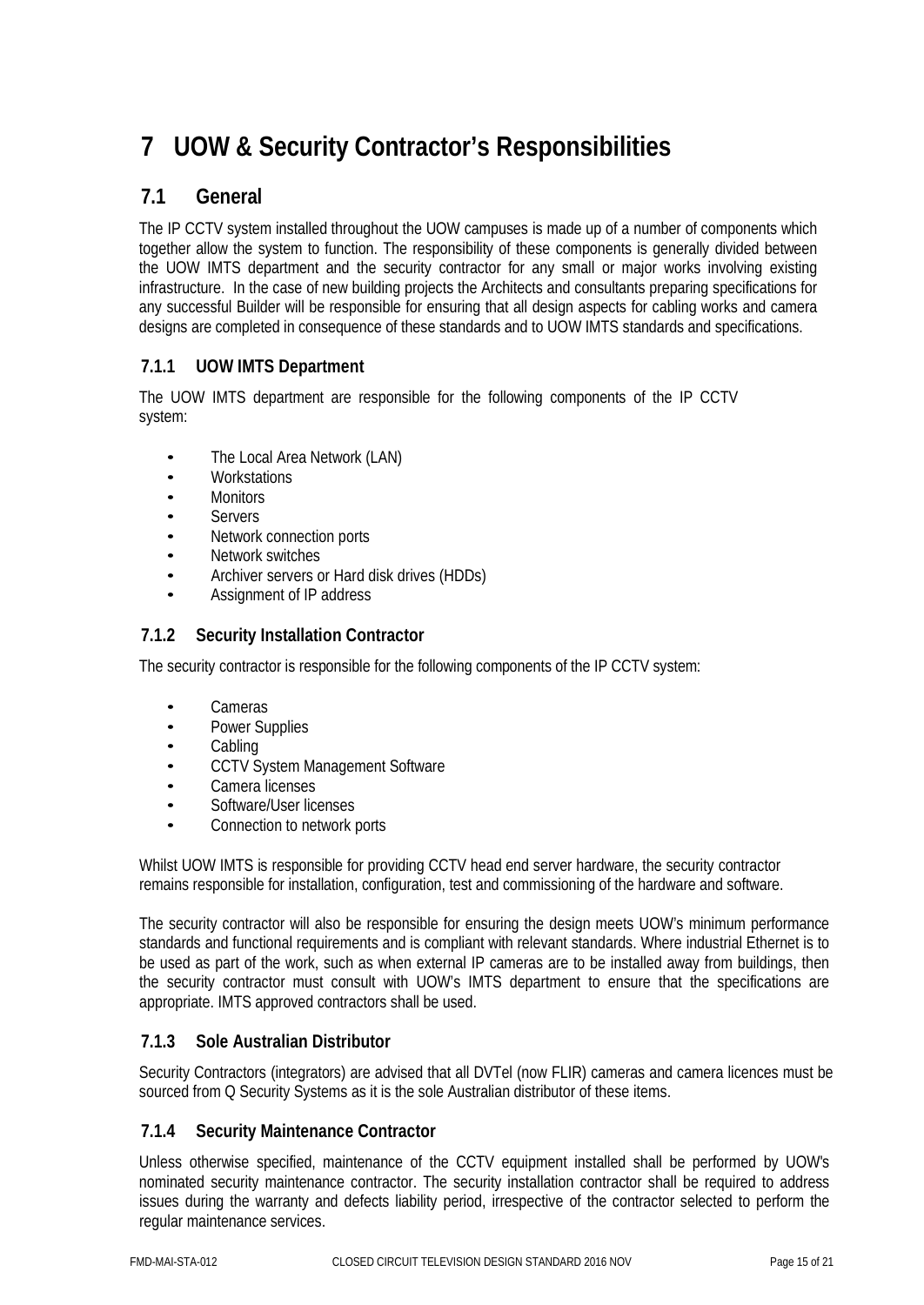The security maintenance contractor must be qualified to a suitable level to meet UOW standards and all relevant legislative, standard and code requirements. The security maintenance contractor must also maintain confidentiality, which will be enforceable during and after any engagement, and ensure procedures are implemented to achieve compliance with the requirements.

# <span id="page-16-0"></span>**8 Equipment**

UOW currently operates two DVTel systems with the main system utilising DVTel version 6.1 whilst the smaller system utilises DVTel 6.2. UOW intends to upgrade to version 6.3 and consolidate both systems into a single system in the short term. Contractors should check with UOW Project Officers on cameras specified for various projects until further advised that UOW has upgraded its software package and is subsequently able to update its selection of camera products. Fixed cameras should be compatible with version 6.1 and PTZ cameras should be compatible with version 6.2.

Since being acquired by FLIR Systems in December 2015, the availability of DVTel branded equipment is limited and is in the process of being transitioned to the new FLIR product line. The equipment identified in this section include those that are currently available as well as FLIR Systems equipment that is compatible with UOW's systems and is of equivalent or greater performance to that currently installed for UOW.

# <span id="page-16-1"></span>**8.1 Cameras**

A market review has been undertaken and identified fixed IP cameras that are suitable for installation. The specific models can be identified using a naming convention that has been designed to depict the key features of the equipment.

Table 5 below identifies the model naming convention used for the fixed IP cameras that were previously supplied under DVTel (now FLIR) and which include specific models deemed suitable for UOW:

|                        | Fixed IP Camera Naming Convention & Features                                                                                        |                                             |   |                                                              |                             |                   |                                           |  |                                                                         |          |                                                                       |           |                    |
|------------------------|-------------------------------------------------------------------------------------------------------------------------------------|---------------------------------------------|---|--------------------------------------------------------------|-----------------------------|-------------------|-------------------------------------------|--|-------------------------------------------------------------------------|----------|-----------------------------------------------------------------------|-----------|--------------------|
|                        | <b>Type</b>                                                                                                                         |                                             | ٠ | <b>Series</b>                                                | Camera<br><b>Resolution</b> |                   | Included<br>Analytics                     |  | Lens Option                                                             |          | Environmental                                                         | <b>IR</b> | <b>Illuminator</b> |
| Format                 |                                                                                                                                     | XX                                          |   | XX                                                           | Χ                           |                   | Χ                                         |  | Χ                                                                       |          | Χ                                                                     |           | X                  |
| Content and<br>Meaning | CF: Fixed<br>HD 720p<br>42: Quasar<br>1:<br><b>Series</b><br>2:<br>HD 1080p<br>52: IOI<br>HD 1440p<br>5:<br>Tamper<br><b>Series</b> | Intelligent<br>Multi-zone<br>VMD and        |   | 0: Day / night                                               | 0:<br>1:                    | Indoor<br>Outdoor | N/A                                       |  |                                                                         |          |                                                                       |           |                    |
|                        | CM:                                                                                                                                 | Mini<br>Dome<br>Camera<br>(pan $/$<br>tilt) |   | 31: Ariel II<br>42: Quasar<br>43: Quasar<br>(low<br>profile) |                             | 2:                | Detection<br>Advanced<br>IOL<br>analytics |  | $0: 3-9$ mm Auto<br><b>Iris</b><br>$1:3-9mm$<br>Motorised Auto<br>Focus | 0:<br>1: | Indoor<br>Tamper<br>Resistant<br>Outdoor<br>Vandal with<br>heater/fan | Ŀ         | 90°<br>Illuminator |

*Table 5 – Naming convention for Fixed IP Cameras rebranded from DVTel to FLIR*

Table 6 below identifies the model naming convention used for the PTZ IP cameras that were previously supplied under DVTel (now FLIR) and which include specific models deemed suitable for UOW:

|                        |                     | PTZ IP Camera Naming Convention & Features |               |                             |                                                                                |  |                                                 |               |                                                                      |  |  |  |  |
|------------------------|---------------------|--------------------------------------------|---------------|-----------------------------|--------------------------------------------------------------------------------|--|-------------------------------------------------|---------------|----------------------------------------------------------------------|--|--|--|--|
| <b>Type</b>            |                     | <b>Series</b>                              |               | Camera<br><b>Resolution</b> | <b>Included Analytics</b>                                                      |  | Lens Option                                     | Environmental |                                                                      |  |  |  |  |
| Format                 | XX                  |                                            | XX            | Χ                           |                                                                                |  | XX                                              |               |                                                                      |  |  |  |  |
| Content and<br>Meaning | $CP:$ PTZ<br>Camera |                                            | <b>Series</b> | 42: Quasar 2: HD 1080p      | Intelligent Multi-<br>$\cdot$ 1:<br>zone VMD and<br>Tamper<br><b>Detection</b> |  | 20: Optical zoom 20x 0:<br>30: Optical zoom 30x |               | Indoor Tamper<br>Resistant<br>Outdoor IP66 Vandal<br>with Heater/Fan |  |  |  |  |

*Table 6 – Naming convention for PTZ IP Cameras rebranded from DVTel to FLIR*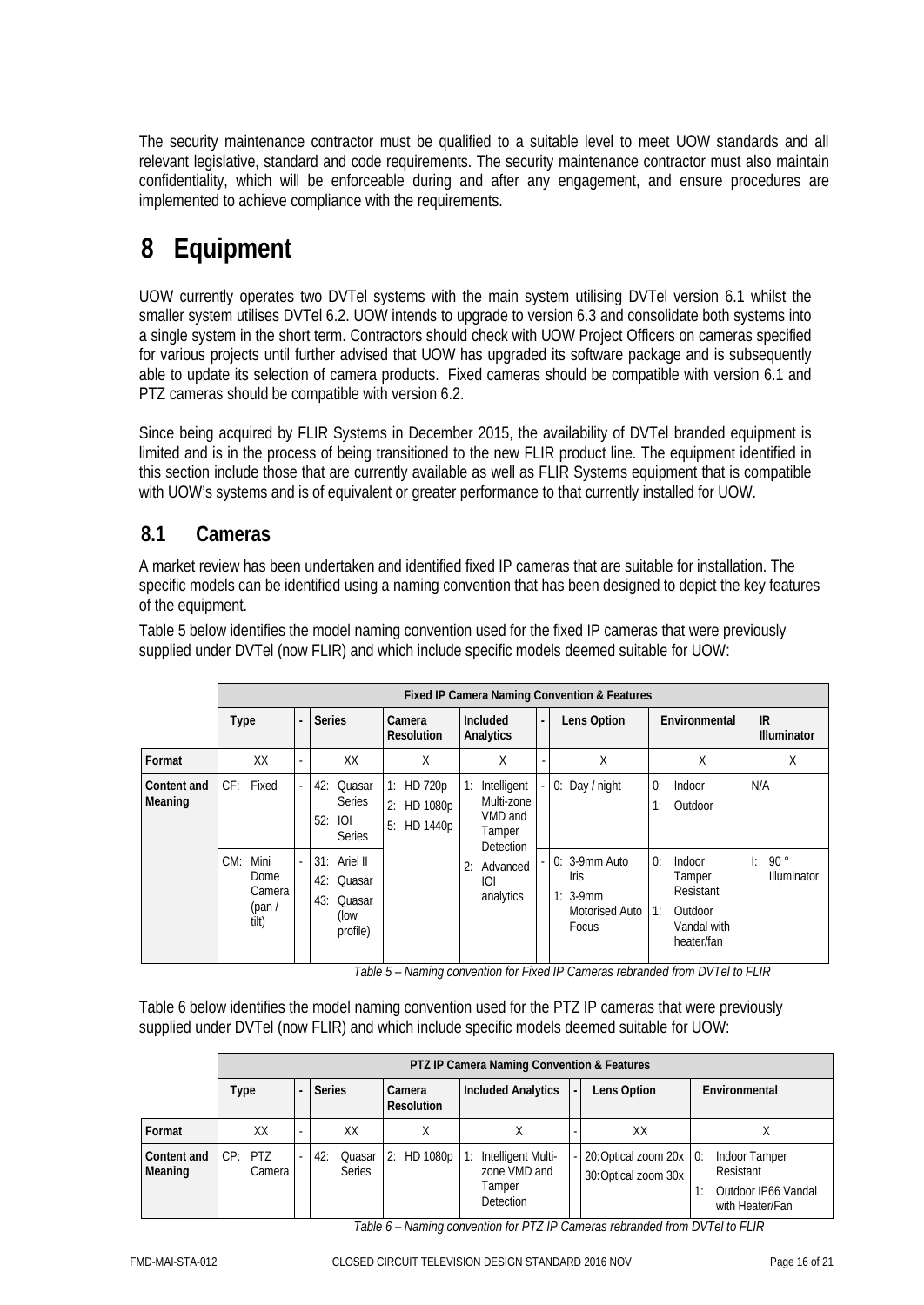Models in the FLIR IP series are being released and will progressively supersede the previous generation of models whilst providing increased resolution, analysis capabilities and additional functionality. This is likely to take place over the next three years.

#### **8.1.1 Fixed IP Cameras**

Table 7 below identifies the fixed IP cameras and housings that have been deemed suitable for installation:

| Equipment Type & Performance                                                                                                                                    | <b>Equipment Deemed Suitable</b> |                                            |                               |                      |                           |
|-----------------------------------------------------------------------------------------------------------------------------------------------------------------|----------------------------------|--------------------------------------------|-------------------------------|----------------------|---------------------------|
| Device                                                                                                                                                          | Sensor                           | Lens                                       | Power                         | Make                 | Model                     |
| Indoor                                                                                                                                                          |                                  |                                            |                               |                      |                           |
|                                                                                                                                                                 | HD 1080P, wide<br>dynamic range  | Auto iris                                  | 24 VAC ±10%<br>or 802.3af PoE | <b>FLIR Quasar</b>   | CF-4221-00 <sup>(1)</sup> |
| Fixed colour day/night IP camera in box                                                                                                                         | HD 1440P, wide<br>dynamic range  | Auto iris                                  | 24 VAC ±10%<br>or 802.3af PoE | <b>FLIR Quasar</b>   | CF-4251-00                |
| Fixed colour day/night IP camera in low<br>profile vandal-proof minidome (pan and tilt)                                                                         | HD 1080P, wide<br>dynamic range  | Auto iris                                  | 802.3af PoE                   | <b>FLIR Quasar</b>   | CM-4321-01                |
| Fixed colour day/night IP camera in vandal-<br>proof minidome (can pan and tilt) with<br>motorised lens                                                         | HD 1080P, wide<br>dynamic range  | Auto iris                                  | 802.3af PoE                   | <b>FLIR Ariel II</b> | CM-3102-11                |
| Fixed colour day/night IP camera in bullet<br>enclosure with motorised lens                                                                                     | HD 1080P, wide<br>dynamic range  | Auto iris                                  | 24 VAC ±10%<br>or 802.3af PoE | <b>FLIR IP</b>       | N437VDL                   |
| Outdoor                                                                                                                                                         |                                  |                                            |                               |                      |                           |
| Fixed colour day/night IP camera in box<br>with IOI analytics functions (e.g. loitering,                                                                        | HD 720P, wide<br>dynamic range   | Auto iris                                  | 24 VAC ±10%<br>or 802.3af PoE | <b>FLIR IOI</b>      | $CF-5212^{(1)}$           |
| stopped vehicle, camera tampering etc)                                                                                                                          | HD 1080P, wide<br>dynamic range  | Auto iris                                  | 24 VAC ±10%<br>or 802.3af PoE | <b>FLIR IOI</b>      | CF-5222 <sup>(1)</sup>    |
| Fixed colour day/night IP camera in vandal-<br>proof minidome with motorised lens                                                                               | HD 1080P, wide<br>dynamic range  | Auto iris                                  | 24 VAC ±10%<br>or 802.3af PoE | <b>FLIR IP</b>       | N437VDL/P                 |
|                                                                                                                                                                 | HD 1080P, wide<br>dynamic range  | Auto iris                                  | 24 VAC ±10%<br>or 802.3af PoE | <b>FLIR Quasar</b>   | CF-4221-01 <sup>(1)</sup> |
| Fixed colour day/night IP camera in box                                                                                                                         | HD 1440P, wide<br>dynamic range  | Auto iris                                  | 24 VAC ±10%<br>or 802.3af PoE | <b>FLIR Quasar</b>   | CF-4251-01                |
| Fixed colour day/night IP camera in vandal-<br>proof minidome (can pan and tilt)                                                                                | HD 1080P, wide<br>dynamic range  | Auto iris                                  | 24 VAC ±10%<br>or 802.3af PoE | <b>FLIR Quasar</b>   | CM-4221-01                |
|                                                                                                                                                                 | HD 1080P, wide<br>dynamic range  | Auto iris                                  | 802.3af PoE                   | <b>FLIR Ariel II</b> | CM-3102-01                |
| Fixed colour day/night IP camera in vandal-<br>proof minidome (can pan and tilt) with<br>motorised lens (to be used where the<br>camera is difficult to access) | HD 1080P, wide<br>dynamic range  | 24 VAC ±10%<br>Auto iris<br>or 802.3af PoE |                               | FLIR Quasar          | CM-4221-11                |
| Housing <sup>(2)</sup>                                                                                                                                          |                                  |                                            |                               |                      |                           |
| Indoor fixed mount bracket                                                                                                                                      | N/A                              | N/A                                        | N/A                           | <b>FLIR</b>          | CF-X100-00                |
| Pole mount for outdoor fixed box camera<br>housing                                                                                                              | N/A                              | N/A                                        | N/A                           | <b>FLIR</b>          | CF-X200-POLE              |
| Outdoor fixed camera housing - heater /<br>blower includes bracket mount                                                                                        | N/A                              | N/A                                        | 24 VAC ±10%                   | <b>FLIR</b>          | CF-X200-01                |

*Table 7 – Suitable fixed IP cameras and housings.*

Note 1 – Lenses available for the CF-4221 and CF-5222 series of fixed IP cameras include auto-iris, varifocal lenses with focal ranges of 3.1 - 8mm (CF-L131-31), 8 - 50mm (CF-L131-08-50), 8 - 80mm (CF-L131-08) and 12.5 - 50mm (CF-L131- 12). The lens shall be selected to suit the location and required coverage and be determined in consultation with UOW. Note 2 - Housing type and size shall be selected to suit the camera and lens combination.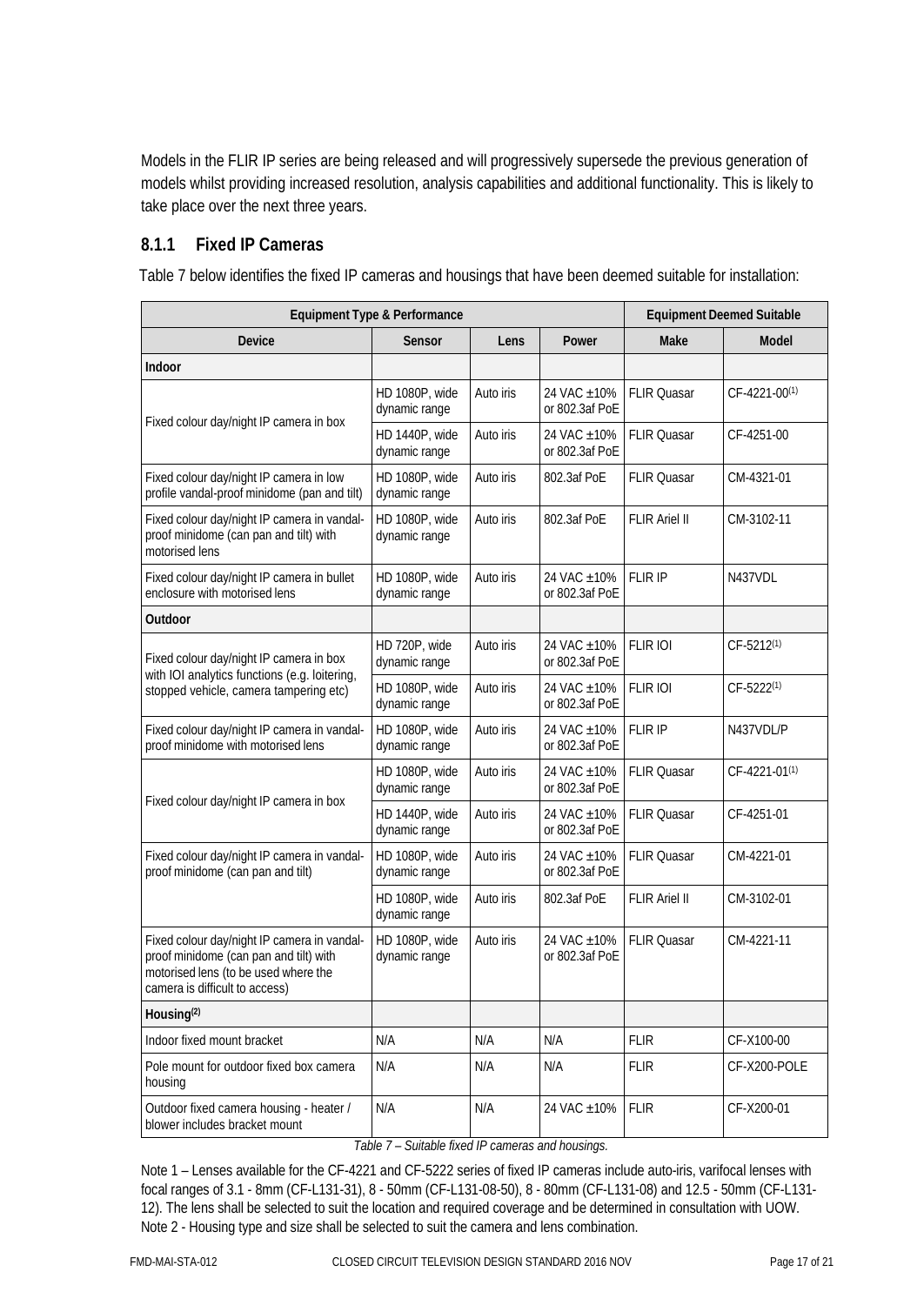#### **8.1.2 PTZ IP Cameras**

| Equipment Type & Performance                                             | <b>Equipment Deemed Suitable</b>                                       |                                       |                                               |                    |                                |  |  |
|--------------------------------------------------------------------------|------------------------------------------------------------------------|---------------------------------------|-----------------------------------------------|--------------------|--------------------------------|--|--|
| <b>Device</b>                                                            | Sensor                                                                 | Lens                                  | Power                                         | Make               | Model                          |  |  |
| Pan, tilt, zoom colour day/night IP camera<br>with indoor dome           | HD 1080P, wide<br>dynamic range                                        | Auto iris<br>Auto focus<br>$20x$ zoom | <b>24 VAC</b><br>$\pm 10\%$ or<br>802.3at PoE | <b>FLIR Quasar</b> | CP-4221-20x<br>$(CP-4221-200)$ |  |  |
| Pan, tilt, zoom colour day/night IP camera<br>with outdoor dome          | HD 1080P, wide<br>Auto iris<br>dynamic range<br>Auto focus<br>20x zoom |                                       | 24 VAC<br>$\pm 10\%$ or<br>802.3at PoE        | <b>FLIR Ouasar</b> | CP-4221-20x<br>(CP-4221-201)   |  |  |
| Pan, tilt, zoom colour day/night IP camera<br>with indoor / outdoor dome | HD 1080P, wide<br>dynamic range                                        | Auto iris<br>Auto focus<br>30x zoom   |                                               | <b>FLIR Quasar</b> | CP-4221-301                    |  |  |
|                                                                          | HD 1080P, wide<br>dynamic range                                        | Auto iris<br>Auto focus<br>30x zoom   | 24 VAC<br>$±10\%$                             | <b>FLIR IP</b>     | DNZ30TL2RP                     |  |  |
|                                                                          | HD 1080P, wide<br>dynamic range                                        | Auto iris<br>Auto focus<br>30x zoom   | <b>24 VAC</b><br>$\pm 10\%$ or<br>802.3at PoE | <b>FLIR IP</b>     | N336ZD3/P                      |  |  |

The PTZ IP cameras listed in Table 8 below are deemed suitable for installation:

*Table 8 – Suitable PTZ IP cameras*

The proposed use of other types of fixed or PTZ cameras shall be referred to UOW and the final selection shall be approved by UOW Security Management.

### <span id="page-18-0"></span>**8.2 CCTV Power Supplies**

The use of Power over Ethernet (where supported by the network infrastructure) is preferred. The security contractor should consult with UOW's IMTS department as part of the design process with respect to the specific requirements, taking into consideration factors such as Ethernet cable type (e.g. Category 6), cable length (typically up to 100m), power sourcing equipment availability, PoE standard (IEEE 802.3af or IEEE 802.3at) etc.

Where external power supplies are used, the equipment shall meet the following minimum criteria:

- The power supplies will provide a 24VAC fused output via screw terminals
- Capacity should be 80% maximum load
- No plug packs shall be used
- Individually fused
- Each output circuit will have an Individual status LED indicator
- Mains input shall be fused
- The power supplies shall be CE and C-Tick approved
- Provision of mains power to PSU shall be the responsibility of the security contractor.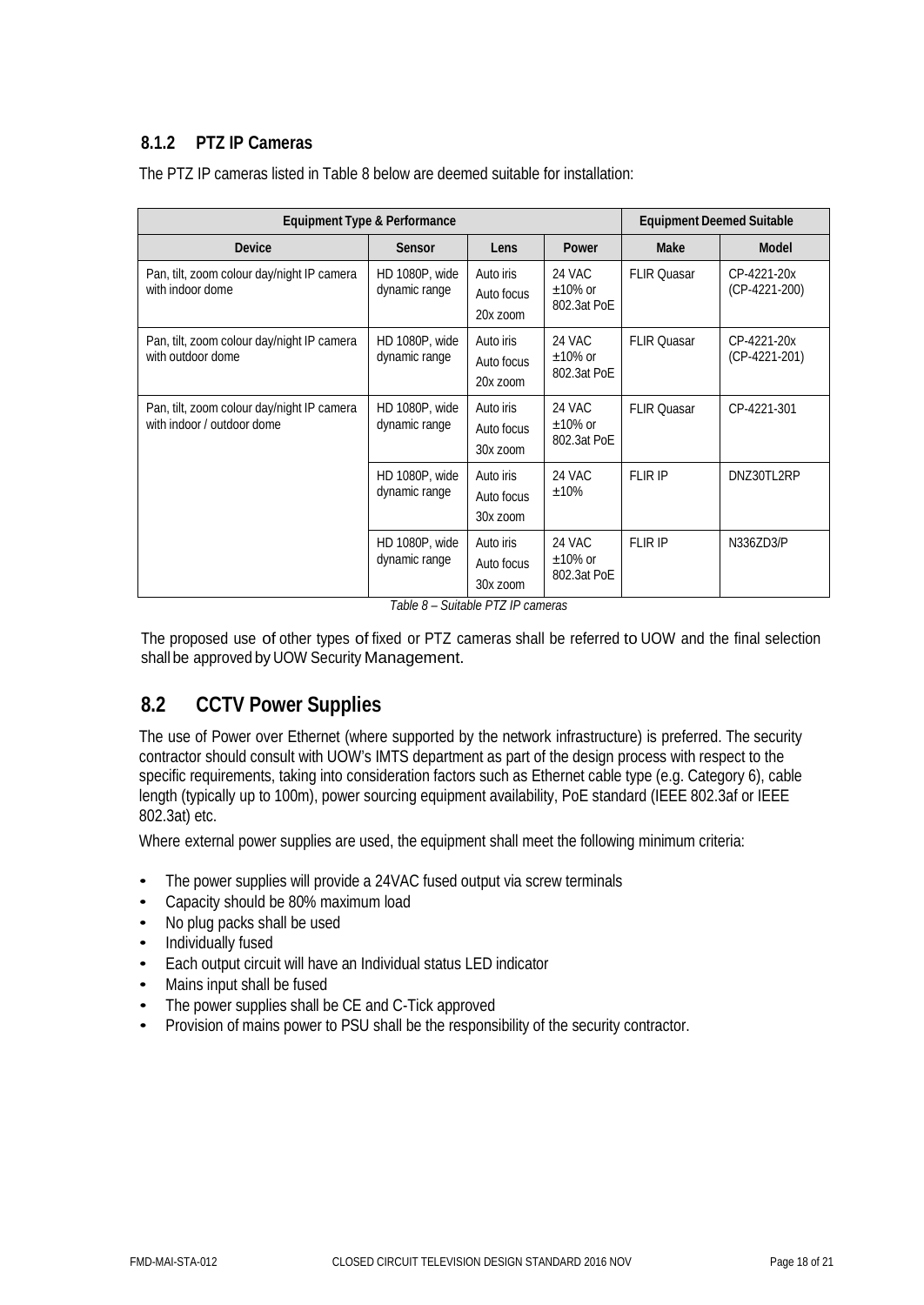# <span id="page-19-0"></span>**8.3 Video Management and Storage Software**

#### **8.3.1 General**

The CCTV management software is DVTEL Latitude Network Video Management System (NVMS). The IP CCTV systems to be installed at UOW campuses shall connect to this system.

| <b>Device</b> | <b>Function</b>                                | Model               |  |  |  |  |
|---------------|------------------------------------------------|---------------------|--|--|--|--|
| LAT6-NT       | Video management and storage software solution | DVTel Version 6     |  |  |  |  |
| Server        | Video management and storage                   | Windows Server 2003 |  |  |  |  |

*Table 9 – Video Management & Storage Software*

The naming of cameras added to an existing system must by consistent with the established convention, unless otherwise approved by UOW Security.

### <span id="page-19-1"></span>**8.4 Communication & Switching Components**

The communication of the IP CCTV system is provided by UOW IMTS, therefore the UOW IMTS department is responsible for supplying the hardware, network connections, and the maintenance of equipment for IP CCTV servers and software.

It is the **contractor's responsibility** to liaise with UOW IMTS for any network requirements, to provide UOW IMTS with time lines for installation of any additional network equipment and to identify the costs associated during the IP CCTV design stage at UOW. In addition, the contractor is to ensure the IP CCTV system design is compliant with the latest revision of the UOW Specification for Voice and Data.

# <span id="page-19-2"></span>**9 Life Cycle Costing**

The designer shall prepare life cycle costing as part of the conceptual system design. A ten-year period of financial interest shall be used as the basis of the life cycle analysis. In the case of an IP closed circuit television system these costs shall include:

- Initial cost of system equipment
- Installation costs
- Maintenance costs
- Software support and regular upgrades
- Licenses and statutory costs
- Cost of third party support for interfaces